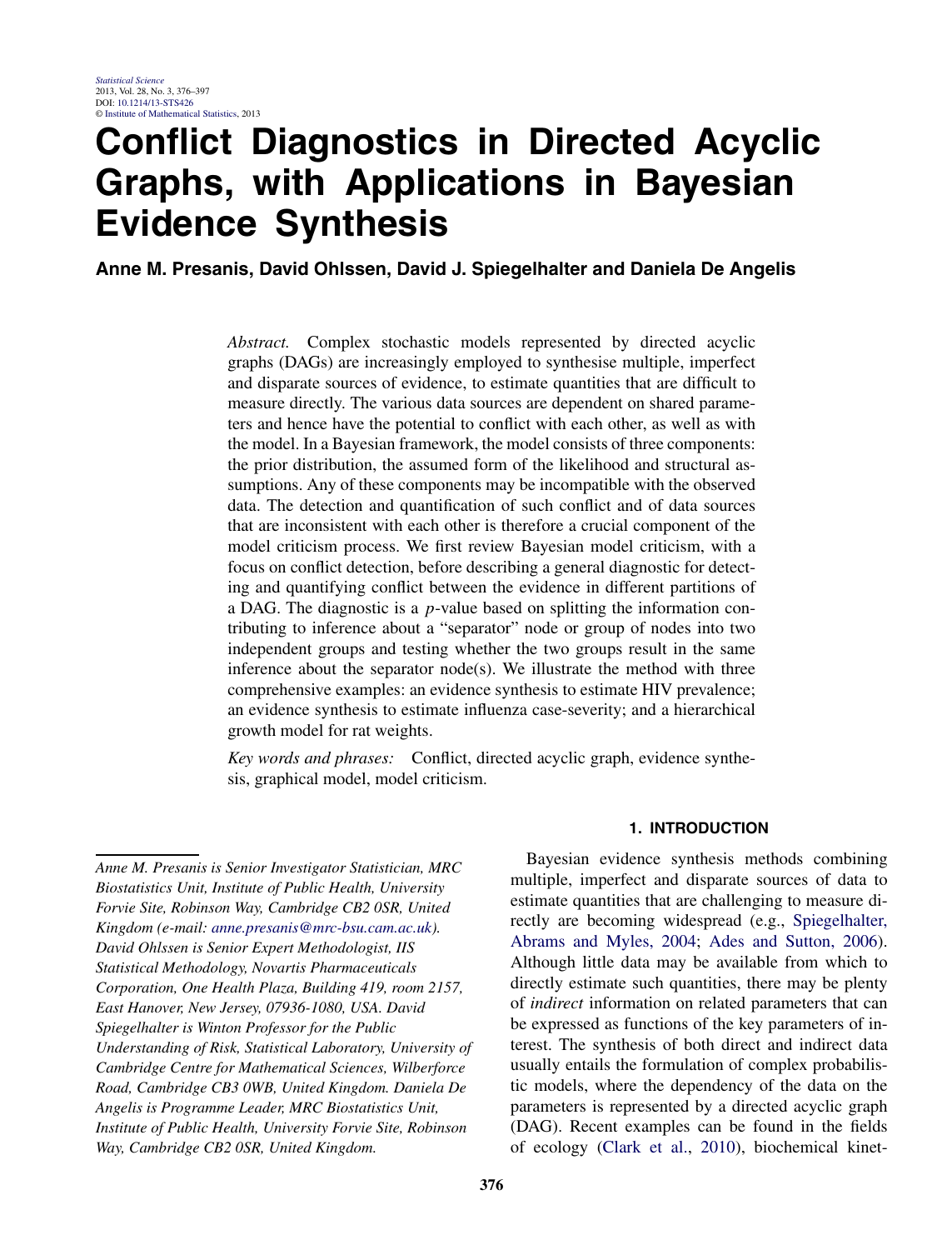ics [\(Henderson, Boys and Wilkinson,](#page-20-0) [2010\)](#page-20-0), environmental epidemiology [\(Jackson, Richardson and Best,](#page-20-0) [2008\)](#page-20-0), health technology assessment [\(Welton et al.,](#page-21-0) [2012\)](#page-21-0), mixed treatment comparisons [\(Lu and Ades,](#page-20-0) [2006\)](#page-20-0) and infectious disease epidemiology [\(Birrell](#page-19-0) [et al.,](#page-19-0) [2011\)](#page-19-0).

With modern software it has become reasonably straightforward to draw inferences and make probabilistic predictions from such complex models. However, with complexity also comes a vital requirement that the conclusions of the model can be explained and justified, both for the "owners" of the model and any audience they wish to convince. There are two main issues: First, to identify the essential *drivers* of inference, assessing sensitivity to data or assumptions. Second, to judge whether the data are *consistent* with each other or with model assumptions. This assessment is crucial in syntheses of multiple sources of evidence, where these sources are dependent on shared parameters of interest and hence have the potential to conflict with each other [\(Lu and Ades, 2006;](#page-20-0) [Presanis](#page-20-0) [et al., 2008\)](#page-20-0). The evidence arising from (i) prior distributions, (ii) the assumed form of the likelihood and (iii) other structural/functional model assumptions also has the potential to conflict with the different sources of data or with each other. The existence of such inconsistency and/or sensitivity to model assumptions would naturally lead to careful reexamination of the model and data sources, and a further iteration of the inference and model-criticism cycle recommended by [Box](#page-19-0) [\(1980\)](#page-19-0). [O'Hagan](#page-20-0) [\(2003\)](#page-20-0) reviews the connection between model checking and conflict detection in the context of complex stochastic systems.

This paper focusses on the issue of detecting and measuring conflict, particularly on diagnostics that are effective in the type of complex DAG-based models that evidence synthesis requires for substantive problems. Bayesian predictive *p*-values, in various guises, have been widely employed as a natural measure to assess the consistency of the components driving inference [e.g., [Box, 1980;](#page-19-0) [Gelman, Meng and Stern, 1996;](#page-20-0) [Bayarri and Castellanos, 2007\]](#page-19-0). [Marshall and Spiegel](#page-20-0)[halter](#page-20-0) [\(2007\)](#page-20-0) proposed the idea of "node-splitting" to compare prior and likelihood in a hierarchical DAGbased model. A general framework that unifies these various approaches has been proposed [\(Dahl, Gåse](#page-20-0)[myr and Natvig, 2007;](#page-20-0) [Gåsemyr and Natvig, 2009\)](#page-20-0), but exploration of how to apply these ideas in real-world complex problems remains limited [\(Dias et al., 2010;](#page-20-0) [Scheel, Green and Rougier, 2011\)](#page-21-0). We review in Section 2 the literature on Bayesian model checking, with

a focus on conflict detection. In Section [3](#page-6-0) we describe a generalisation of [Marshall and Spiegelhalter](#page-20-0) [\(2007\)](#page-20-0) to any node in a DAG, with the aim of demonstrating how, in practice, such a diagnostic may be usefully employed to detect and measure different types of inconsistency in substantive problems. We give recommendations for strategies to construct the diagnostic in different contexts and to treat nuisance parameters. In Section [4](#page-8-0) we then consider three detailed examples: an evidence synthesis to estimate HIV prevalence from many indirect data sources [\(4.1\)](#page-9-0); an evidence synthesis to estimate influenza severity [\(4.2\)](#page-9-0); and a bivariate normal random effects model for rat weights, illustrating multivariate conflict assessment [\(4.3\)](#page-12-0). We end with a discussion in Section [5.](#page-16-0)

#### **2. BACKGROUND**

# **2.1 DAGs**

It is now a standard procedure to use directed acyclic graphs to represent the qualitative conditional independence assumptions of a complex stochastic model; see, for example, [Lauritzen](#page-20-0) [\(1996\)](#page-20-0) for a full description. The crucial idea is that each node in the graph represents a stochastic quantity, related to other nodes through a series of "parent-child" relationships to form a DAG. Using an intuitive language in terms of familial relationships, the basic assumption represented is that any node is conditionally independent of its nondescendants given its parents. "Founder" nodes, that is, nodes with no parents, are assigned a prior distribution. Given the directed graphical structure, the joint distribution over all nodes is given by the product of all the conditional distributions of each child given its direct parents. Inference on DAGs is conducted when some nodes are observed as data and the resulting joint and marginal posterior distributions of the remaining nodes are needed. Substantial research has led to efficient exact and simulation-based algorithms implemented in various software (see [Cowell et al., 1999,](#page-20-0) for a review), such as Markov chain Monte Carlo [MCMC [Gamerman and Lopes, 2006\]](#page-20-0).

Figure [1\(](#page-2-0)a) shows a simple example of a DAG representing a model *H* for data **y** with parameters  $\theta$ . The double circles represent the founder node assigned a prior  $p(\theta|H)$ ; the square represents observations **y**, a child node of  $\theta$ ; and the solid arrow represents a distributional assumption **y** ∼  $p(y|\theta, H)$ . Figure [1\(](#page-2-0)b) shows a slightly more complex hierarchical model, where within units  $i \in 1 : k$ , the  $n_i$  observations  $y_{ij}$ ,  $j \in$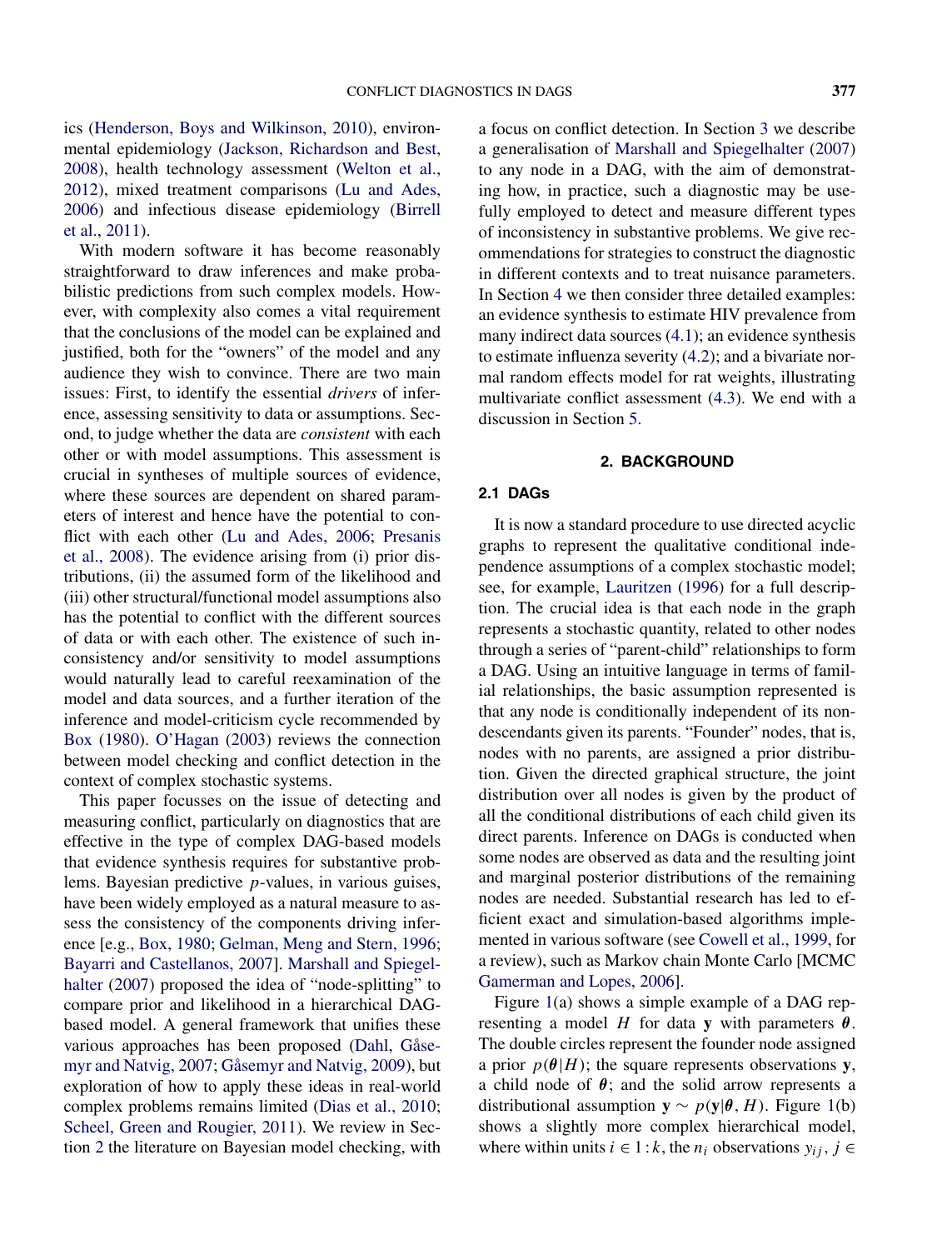<span id="page-2-0"></span>

FIG. 1. *Examples of DAGS showing* (a) *a simple model H*; (b) *a hierarchical model*; (c) *prior-likelihood comparison via a node-split in model* (b); *and* (d) *cross-validatory mixed-predictive replication in model* (b).

 $1:n_i$  are assumed drawn from a distribution with unitspecific parameters  $\theta_i$  and global parameters  $\gamma$  (e.g., variances). At the next level of hierarchy, the  $\theta_i$  are drawn from distributions with hyper-parameters *β*:

$$
y_{ij} \sim p(y_{ij}|\theta_i, \gamma), \quad i \in 1: k, j \in 1: n_i,
$$
  
\n
$$
\theta_i \sim p(\theta_i|\beta),
$$
  
\n
$$
\beta, \gamma \sim p(\beta, \gamma).
$$

Repetition over and within units is represented by the dashed rectangles, and the hyperparameters *β* and *γ* are the founder nodes. Continuing the analogy of a family,  $\gamma$  and  $\theta_i$  are co-parents of the data  $\mathbf{y}_i$  and within groups *i*, the data  $y_i$  are siblings.

#### **2.2 Node-Splitting**

[Marshall and Spiegelhalter](#page-20-0) [\(2007\)](#page-20-0) propose separating out the contributions of prior and likelihood to a unit-level parameter  $\theta_i$  in a hierarchical model such as Figure 1(b), to compare their consistency. They do so by splitting the DAG into two independent partitions [Figure 1(c)]. The partition representing the likelihood of the *i*th unit's data is formed by drawing a replicate  $\theta_i^{\text{lik}} | \mathbf{y}_i$  from a uniform reference prior, updated with the observations  $y_i$ , that is, from the posterior distribution generated by  $y_i$  alone. This distribution is in effect the "data-translated" likelihood [\(Box and Tiao,](#page-19-0) [1992\)](#page-19-0). For the partition representing the prior contribution to  $\theta_i$ , a replicate  $\theta_i^{\text{rep}}|y_{\backslash i}|$  is drawn from the "predictive-prior"  $p(\theta_i|\mathbf{y}_{\setminus i})$  where  $\mathbf{y}_{\setminus i}$  denotes the remaining data aside from unit *i*. The authors propose comparison of the posterior distributions [represented by the double-headed arrow in Figure 1(c)] of the two replicates  $\theta_{i}^{\text{lik}}$  and  $\theta_{i}^{\text{rep}}$  by defining a difference function,  $\delta_i = \theta_i^{\text{rep}} - \theta_i^{\text{lik}}$ , then calculating the "conflict *p*value"

$$
c_{MS1,i} = \Pr(\delta_i \le 0 | \mathbf{y})
$$

in the case of a one-sided hypothesis test of departures towards smaller  $\theta_i$  than suggested by  $y_i$ , or

$$
c_{MS2,i} = 2\min(\Pr(\delta_i \le 0|\mathbf{y}), 1 - \Pr(\delta_i \le 0|\mathbf{y}))
$$

if testing the null hypothesis  $\delta_i = 0$  against  $\delta_i \neq 0$ . In the first case, values of  $c_{MS1,i}$  close to either 0 or 1 indicate conflict. In the more general second case, a small value represents a high level of conflict, so the "conflict  $p$ -value" is possibly a misnomer:  $c_{MS2,i}$  actually measures *consistency*. However, since the term has already been introduced in the literature, we continue to refer throughout to the conflict *p*-value.

Finally, note also that this example is one where in order to completely split the DAG into two independent partitions would require splitting a vector of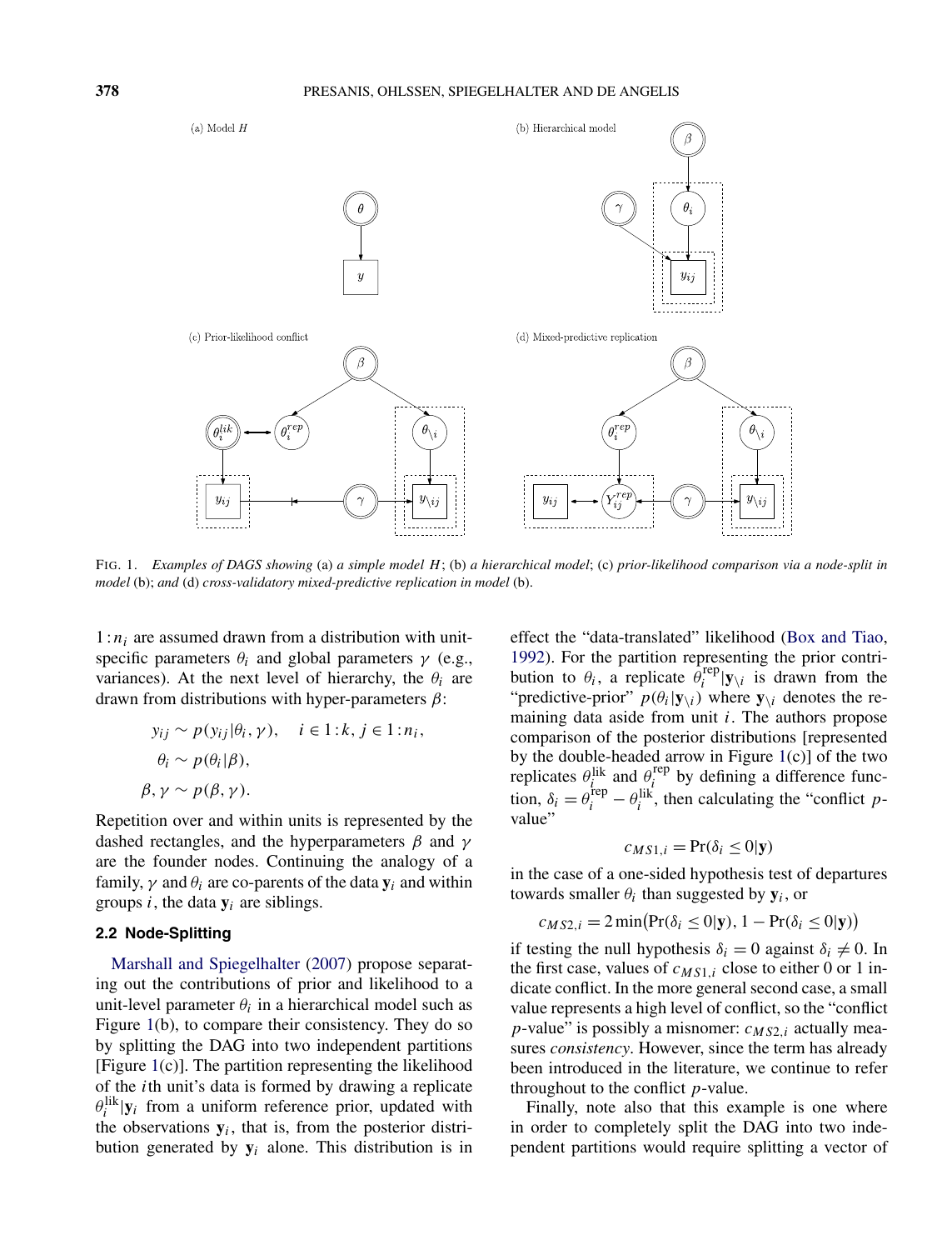<span id="page-3-0"></span>nodes,  $\{\theta_i, \gamma\}$ . However, if, for example,  $\gamma$  is a variance parameter in a normal hierarchical model, we may not actually be directly interested in examining conflict around  $\gamma$ , particularly if it is not strongly identifiable from a unit *i* alone. [Marshall and Spiegelhalter](#page-20-0) [\(2007\)](#page-20-0) therefore propose treating such parameters as nuisance parameters, and "cutting" feedback from unit *i* to *γ* to prevent the data  $\mathbf{y}_i$  from influencing  $\gamma$  [e.g., using the "cut" function in the OpenBUGS software [\(Lunn](#page-20-0) [et al.,](#page-20-0) [2009\)](#page-20-0)]. A cut in a DAG stops information flow in one direction, as opposed to a node-split which prevents information flow in both directions. This cut is represented by the diode shape between  $y_{ij}$  and  $\gamma$  in Figure [1\(](#page-2-0)c). The two replicates  $\theta_i^{\text{rep}}$  and  $\theta_i^{\text{lik}}$  are therefore not entirely independent, since  $\gamma$  may still influence  $\theta_i^{\text{lik}}$ ; however, the authors believe any such influence will be small.

#### **2.3 Bayesian Predictive Diagnostics**

Bayesian predictive diagnostics to assess consistency are based on comparison of a discrepancy statistic with a reference distribution. The general setup is that of Figure [1\(](#page-2-0)a), assuming a model *H* for **y** with parameters *θ* :

$$
\mathbf{y} \sim p(\mathbf{y}|\boldsymbol{\theta}, H),
$$

$$
\boldsymbol{\theta} \sim p(\boldsymbol{\theta}|H).
$$

To assess whether the observed data could have been generated by the assumed model *H*, we compare the observed data **y**, via a test statistic  $T(y)$ , to a reference distribution  $p_T\{T(\mathbf{Y}^{\text{rep}})|H\}$  of the test statistic for hypothetical (replicated) data **Y**rep under the assumed (null) model *H*. The *p*-value defined by where the observed value of the test statistic is located in the reference distribution measures the compatibility of the model with the data. The reference distribution depends on the way we assume the replicated data are generated from the null model and therefore on the exact components of inference we wish to compare. Various proposals have been made, broadly categorised into prior-, posterior- and mixed-predictive approaches. Note that to be able to interpret *p*-values in a meaningful way, the distribution of the *p*-values under the null prior model *H* is required.

The prior-predictive distribution [\(Box,](#page-19-0) [1980\)](#page-19-0), in which the parameters are integrated out with respect to the prior, is a natural choice for the reference, as the *p*-values  $Pr\{T(\mathbf{Y}^{\text{rep}}) \geq T(\mathbf{y}) | H\}$  are uniformly distributed under the null prior model *H*. The approach assesses prior-data conflict, most usefully in the case

of informative priors. However, in the case of improper priors, prior-predictive replication is not defined. In practice, many analysts use very diffuse but proper priors to express noninformativeness, in which case prior-data comparison is not particularly useful, since almost any data will be plausible under such priors. Other related approaches to assessing priordata conflict include: the adaptation by [Evans and](#page-20-0) [Moshonov](#page-20-0) [\(2006, 2007\)](#page-20-0) of [Box](#page-19-0) [\(1980\)](#page-19-0) to minimally sufficient statistics; the use of logarithmic scoring rules [\(Dawid, 1984;](#page-20-0) [Spiegelhalter et al. 1993, 1994\)](#page-21-0) to assess conflict; and, more recently, the use of ratios of prior-to-posterior distances under different priors, using Kullback-Leibler measures [\(Bousquet,](#page-19-0) [2008\)](#page-19-0).

The posterior-predictive distribution [e.g., [Rubin,](#page-21-0) [1984;](#page-21-0) [Gelman, Meng and Stern, 1996\]](#page-20-0) was proposed as an alternative to the prior-predictive distribution for use when improper priors are employed. It results from integrating the parameters out with respect to the posterior rather than prior distribution, thereby assessing model-data rather than prior-data compatibility. Posterior-predictive checks have become widespread [\(Gelman et al.,](#page-20-0) [2003\)](#page-20-0). However, the *p*-values may not be uniformly distributed, since the data are used twice, in obtaining both the posterior and the posteriorpredictive distribution (Bayarri and Berger [1999, 2000;](#page-19-0) [Robins, van der Vaart and Ventura, 2000\)](#page-21-0). Suggestions have therefore been made to avoid the conservatism of posterior-predictive *p*-values, including alternative *p*-values that are closer to uniform, but often difficult to compute, such as the conditional and partial posterior-predictive *p*-values [\(Bayarri and Berger,](#page-19-0) [1999, 2000;](#page-19-0) [Robins, van der Vaart and Ventura, 2000;](#page-21-0) [Bayarri and Castellanos, 2007\)](#page-19-0). The predictive distributions in these approaches are defined by integrating out the unknown parameters  $\theta$  with respect to posterior distributions that are, respectively, (i) conditional on a sufficient statistic for  $\theta$ ; and (ii) constructed from the prior and from a likelihood defined to be conditional on the observed value of a test statistic,  $T(y)$ , so that the information in  $T(y)$  contributing to the posterior is "removed" before integrating out *θ*. Alternative "double simulation" approaches, post-processing posteriorpredictive *p*-values such that their distribution is uniform [\(Hjort, Dahl and Steinbakk, 2006;](#page-20-0) [Johnson, 2007;](#page-20-0) [Steinbakk and Storvik, 2009\)](#page-21-0), require proper priors and are computationally demanding.

The mixed-predictive distribution [\(Gelman, Meng](#page-20-0) [and Stern, 1996;](#page-20-0) [Marshall and Spiegelhalter, 2007\)](#page-20-0), in the context of hierarchical models such as Figure [1\(](#page-2-0)b) with hyperparameters  $\beta$ , integrates out the parameters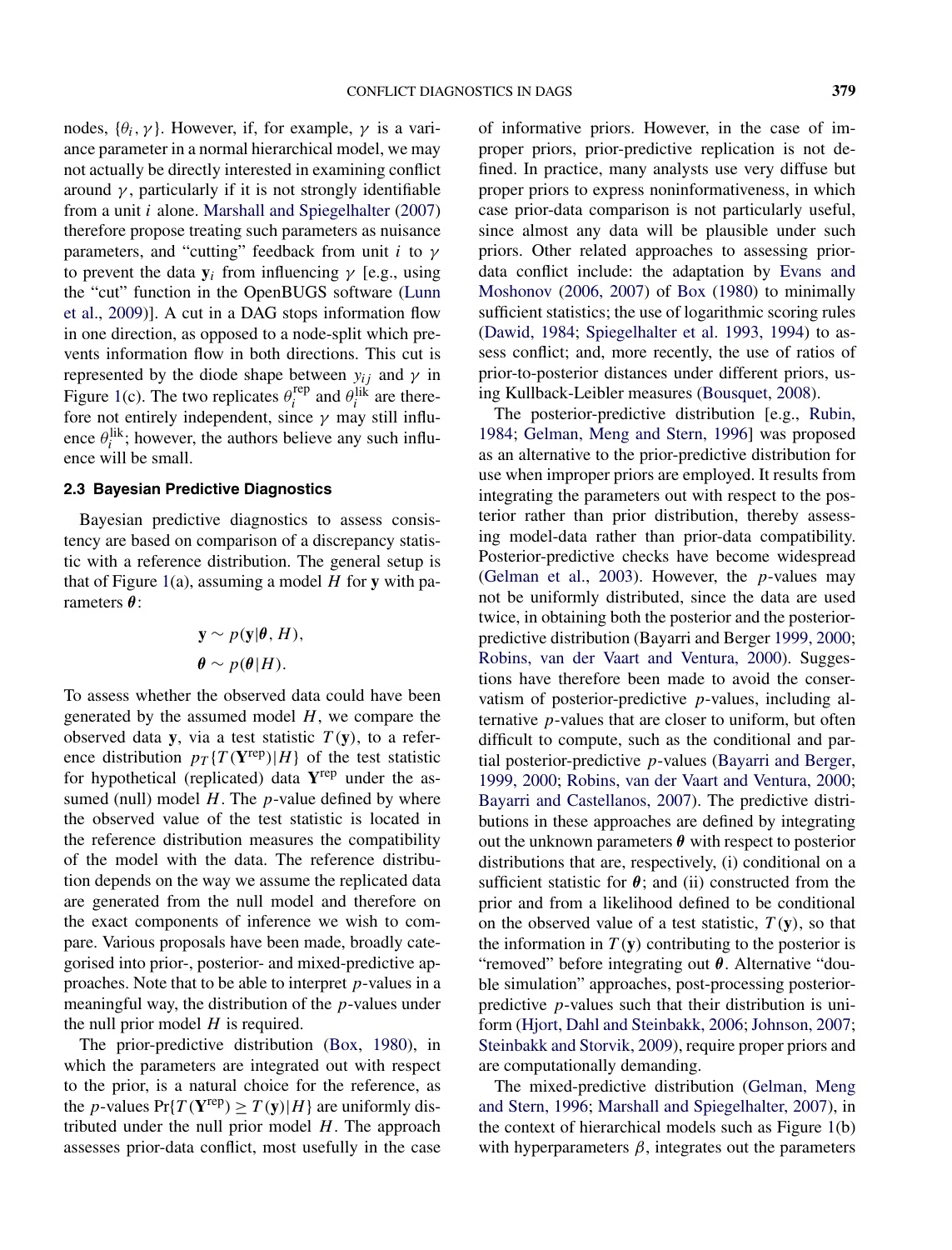$\theta = \{\theta_i, i \in 1 : k\}$  with respect to what [Marshall and](#page-20-0) [Spiegelhalter](#page-20-0) [\(2007\)](#page-20-0) term the "predictive-prior" distribution, namely,  $p^M(\theta | y, H) = \int p(\theta | \beta, H)$  $p(\beta | y, H) d\beta$ . This distribution is not the marginal posterior distribution of  $\theta$ , but the distribution obtained by drawing replicates  $\theta^{\text{rep}}$  from the marginal posterior distribution of *β*. The parameters *θ* are then integrated out, resulting in a mixed-predictive *p*-value that is still conservative, but less so than the posterior-predictive *p*-value.

Posterior- and mixed-predictive approaches are often carried out in a cross-validatory framework to avoid the double use of the data. [Marshall and Spiegelhal](#page-20-0)[ter](#page-20-0) [\(2007\)](#page-20-0) showed that under certain conditions, their conflict *p*-value is equivalent to the cross-validatory mixed-predictive *p*-value when this exists [Figure  $1(c,d)$  $1(c,d)$ ]. In the mixed-predictive approach, compatibility between the observations **y** and the predictive distribution arising from both likelihood  $p(y|\theta)$ and prior  $p(\theta|\beta, H)$  is measured. In the conflict approach, the prior is compared with the posterior arising from the likelihood alone. Although the tests are mathematically the same under the conditions described by [Marshall and Spiegelhalter](#page-20-0) [\(2007\)](#page-20-0), the mixedpredictive approach tests model/data compatibility, whereas the conflict approach tests prior/likelihood compatibility. Other cross-validatory approaches for model checking include the observed relative surprise [\(Evans,](#page-20-0) [1997\)](#page-20-0) and a Bayesian influence statistic [\(Jackson, White and Carpenter,](#page-20-0) [2012\)](#page-20-0).

#### **2.4 Node-Level Conflict Measures**

The predictive diagnostics of the previous section in general assess a particular aspect of the whole model in comparison to the data. The node-splitting idea of [Marshall and Spiegelhalter](#page-20-0) [\(2007\)](#page-20-0) is, by contrast, a method of assessing prior-likelihood conflict locally at a particular node in the DAG. Other node-based diagnostics have been proposed also, including that of [O'Hagan](#page-20-0) [\(2003\)](#page-20-0). He proposed contrasting two sets of information informing a single node  $\theta$ , where each set is summarised by a unimodal density or likelihood with parameters  $\lambda_a$  and  $\lambda_b$  respectively. The author proposes first normalising both densities/likelihoods to have unit maximum height, then considering the height  $z = p_a(x_z|\lambda_a) = p_b(x_z|\lambda_b)$  at the point of intersection  $x<sub>z</sub>$  of the two curves between the two modes. Taking  $c_{OH} = -2 \log(z)$  as the measure of conflict, this will be high if the two densities/likelihoods have little overlap. [Bayarri and Castellanos](#page-19-0) [\(2007\)](#page-19-0) extend the partial posterior predictive approach of Bayarri and Berger

[\(1999, 2000\)](#page-19-0) to hierarchical models and, in doing so, compare their method to several others, including [O'Hagan'](#page-20-0)s [\(2003\)](#page-20-0) conflict measure and [Marshall and](#page-20-0) [Spiegelhalter'](#page-20-0)s [\(2007\)](#page-20-0) conflict *p*-value. They conclude that only their method and the conflict *p*-value consistently detect conflict, noting that O'Hagan's measure may be sensitive to the prior used and conservative, due to double use of the data.

[Dahl, Gåsemyr and Natvig](#page-20-0) [\(2007\)](#page-20-0) raise the same objection as [Bayarri and Castellanos](#page-19-0) [\(2007\)](#page-19-0) to the double use of data in O'Hagan's measure, and therefore propose a variation on this measure, for the simple normal hierarchical analysis of variance. They propose both a data-splitting approach and a conflict measure at an internal node *θ* of the DAG of the model, based on means and variances of cross-validatory "integrated posterior distributions" (IPDs). These IPDs are constructed by taking the information contribution to *θ* from one partition  $\lambda_a$  of the DAG (either a prior or likelihood), normalizing it to a density, and integrating it with respect to the posterior distribution of the parameters  $\lambda_b$  in the other partition (analogous to posterior- or mixedpredictive distributions for  $\theta$ , see next section for details). This is in contrast to O'Hagan, who normalizes to unit height instead of to a density. The authors derive the distributions of their conflict measure for various data splittings under fixed known variances. They perform an extensive simulation study for the case of unknown variances assigned prior distributions, comparing their approach to O'Hagan's for various data splittings and prior distributions.

# **2.5 Unifying Approaches to Node-Level Conflict Diagnostics**

The models of Figure [1](#page-2-0) can be seen to be special cases of the generic DAG in Figure  $2(a)$  $2(a)$ . The figure shows a generic model *H*, with an internal "separator" node or set of nodes *θ*. The evidence informing *θ* is partitioned into two groups,  $\lambda_a$  and  $\lambda_b$ . The set  $\lambda_a$  contains  $\theta$ 's parents **pa** and a subset of child nodes  $ch_a$ , with corresponding co-parents **cp***<sup>a</sup>* and siblings **si**. The partition  $\lambda_b$  contains the remaining child nodes  $ch_b$  and corresponding co-parents **cp***b*. The observed data **y** are split into  $y_a$  and  $y_b$ , that are contained within the respective vectors of child and/or sibling nodes {**ch***a,***si**} and **ch***b*. Each of the predictive diagnostics of Section [2.3](#page-3-0) are special cases of Figure [2\(](#page-5-0)a). Figure [2\(](#page-5-0)b) shows the same generic model as (a), but with the node(s)  $\theta$  split into two copies, so that the evidence that the two partitions  $\lambda_a$  and  $\lambda_b$  provide about  $\theta$  may be compared. This figure represents a generalisation of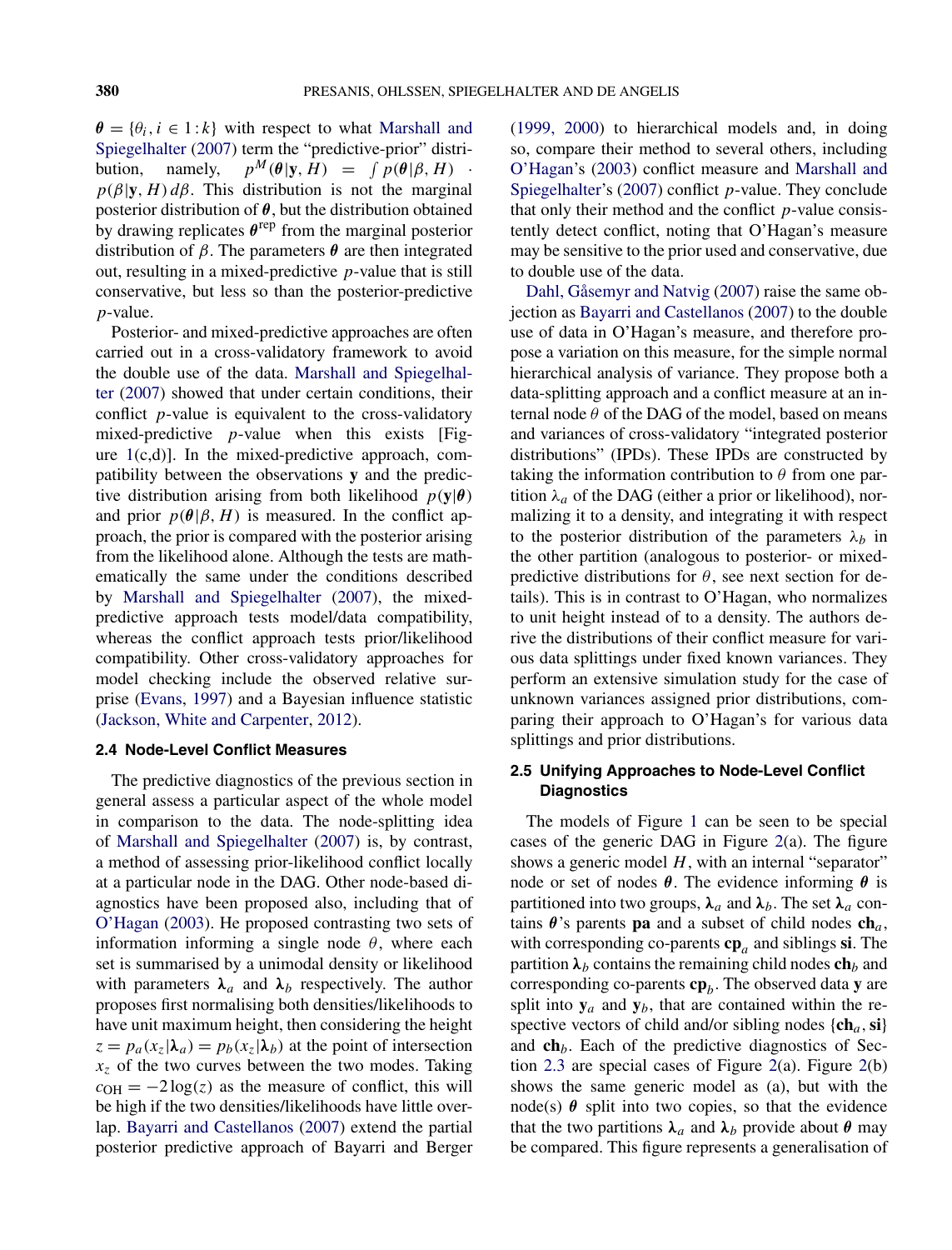<span id="page-5-0"></span>

FIG. 2. *DAG* (a) *shows a generic model H*, *with the evidence informing an internal "separator" node or set of nodes θ partitioned into two groups*, *λa and λb*, *as in Gåsemyr and Natvig* [\(2009\)](#page-20-0). *DAG* (b) *shows the same generic model as* (a), *but with the node*(*s*) *θ split into two copies*, *so that the evidence that the two partitions λa and λb provide about θ may be compared*.

[Marshall and Spiegelhalter'](#page-20-0)s [\(2007\)](#page-20-0) node-splitting approach to any internal node(s) in a DAG.

The generic setup of Figure 2(a) is described by [Gåsemyr and Natvig](#page-20-0) [\(2009\)](#page-20-0), who generalise their earlier work in [Dahl, Gåsemyr and Natvig](#page-20-0) [\(2007\)](#page-20-0). They use the same cross-validatory IPDs as reference distributions, but consider *p*-values based on tail areas of the distributions, rather than a conflict measure based on means and variances. The authors consider first conflict at a data node, in which case the reference IPD is a posterior- or mixed-predictive distribution of one partition of data conditional on the remaining data, that is, in the cross-validatory setting of Figure 2(a). [Gåsemyr](#page-20-0) [and Natvig](#page-20-0) [\(2009\)](#page-20-0) show that: for symmetric, unimodal IPDs, their tail area conflict measure is equivalent to the measure based on means and variances of [Dahl,](#page-20-0) [Gåsemyr and Natvig](#page-20-0) [\(2007\)](#page-20-0); if the data are normally distributed, their measure is equivalent to the crossvalidatory mixed-predictive *p*-value of [Marshall and](#page-20-0) [Spiegelhalter](#page-20-0) [\(2007\)](#page-20-0); and if the IPDs are symmetric,

unimodal and the data in the two partitions are conditionally independent, their measure is equivalent to the partial posterior predictive p-value of [Bayarri and](#page-19-0) [Berger](#page-19-0) [\(2000\)](#page-19-0).

[Gåsemyr and Natvig](#page-20-0) [\(2009\)](#page-20-0) next consider conflict between two partitions  $\lambda_a$  and  $\lambda_b$  of a DAG at an internal node  $\theta$  which is scalar. The IPDs are then predictive distributions for  $\theta$ , conditional on the data in each partition:

$$
p_a(\theta|\mathbf{y}_a) = \int f(\theta; \lambda_a) p(\lambda_a|\mathbf{y}_a) d\lambda_a,
$$
  

$$
p_b(\theta|\mathbf{y}_b) = \int f(\theta; \lambda_b) p(\lambda_b|\mathbf{y}_b) d\lambda_b,
$$

where  $f(\theta; \lambda_a)$  and  $f(\theta; \lambda_b)$  are densities proportional to the likelihood factors informing *θ* in each of the two partitions, expressed as functions of  $\theta$ . As in [Dahl, Gåsemyr and Natvig](#page-20-0) [\(2007\)](#page-20-0), [Gåsemyr](#page-20-0) [and Natvig](#page-20-0) [\(2009\)](#page-20-0) propose normalising the likelihood terms to densities of *θ* conditional on the nodes in the partition,  $\lambda_a$  or  $\lambda_b$ . The authors take a pair of independent samples  $(\theta_a^*, \theta_b^*)$  from the two predictive distributions  $p_a(\theta | \mathbf{y}_a)$  and  $p_b(\theta | \mathbf{y}_b)$ , and define  $\delta = \theta_a^* - \theta_b^*$ . Their proposed conflict measures are tail area probabilities:

$$
c_{GN3} = 1 - 2 \min\{ \Pr(\delta \le 0), 1 - \Pr(\delta \le 0) \},
$$
  

$$
c_{GN4} = \Pr\{ p_{\delta}(\delta | \mathbf{y}_a, \mathbf{y}_b) \ge p_{\delta}(0 | \mathbf{y}_a, \mathbf{y}_b) \},
$$

where  $p_{\delta}$  is the posterior density of  $\delta$ . [Gåsemyr and](#page-20-0) [Natvig](#page-20-0) [\(2009\)](#page-20-0) demonstrate that the data-data conflict tail areas they first considered are special cases of *cGN*<sup>3</sup> and *cGN*4. More generally, they also show that if the cumulative distribution functions of *θ* (corresponding to the predictive densities  $p_a$  and  $p_b$ , resp.) are normal, both *cGN*<sup>3</sup> and *cGN*<sup>4</sup> are uniform pre-experimentally and are equivalent to each other. The authors also extend their results to the general normal linear model when the covariance matrix is fixed and known. Note that *cGN*<sup>3</sup> should be straightforward to obtain via simulation, using MCMC, for example, whereas *cGN*<sup>4</sup> is much more computationally demanding, requiring, for example, a kernel estimate of  $p_{\delta}$ . [Gåsemyr and Natvig](#page-20-0)  $(2009)$  note that  $c_{GN3}$  is closely related to the conflict *p*-value of [Marshall and Spiegelhalter](#page-20-0) [\(2007\)](#page-20-0): by taking the function  $f(\theta; \lambda_b)$  to be proportional to the likelihood of the data **y***b*, [Gåsemyr and Natvig](#page-20-0) [\(2009\)](#page-20-0) are implicitly assuming a uniform reference prior for *θ*, whereas [Marshall and Spiegelhalter](#page-20-0) [\(2007\)](#page-20-0) explicitly do so for the copy  $\theta_b$  [Figure 2(b) versus (a)]. Finally, [Gåsemyr and Natvig](#page-20-0) [\(2009\)](#page-20-0) extend their framework to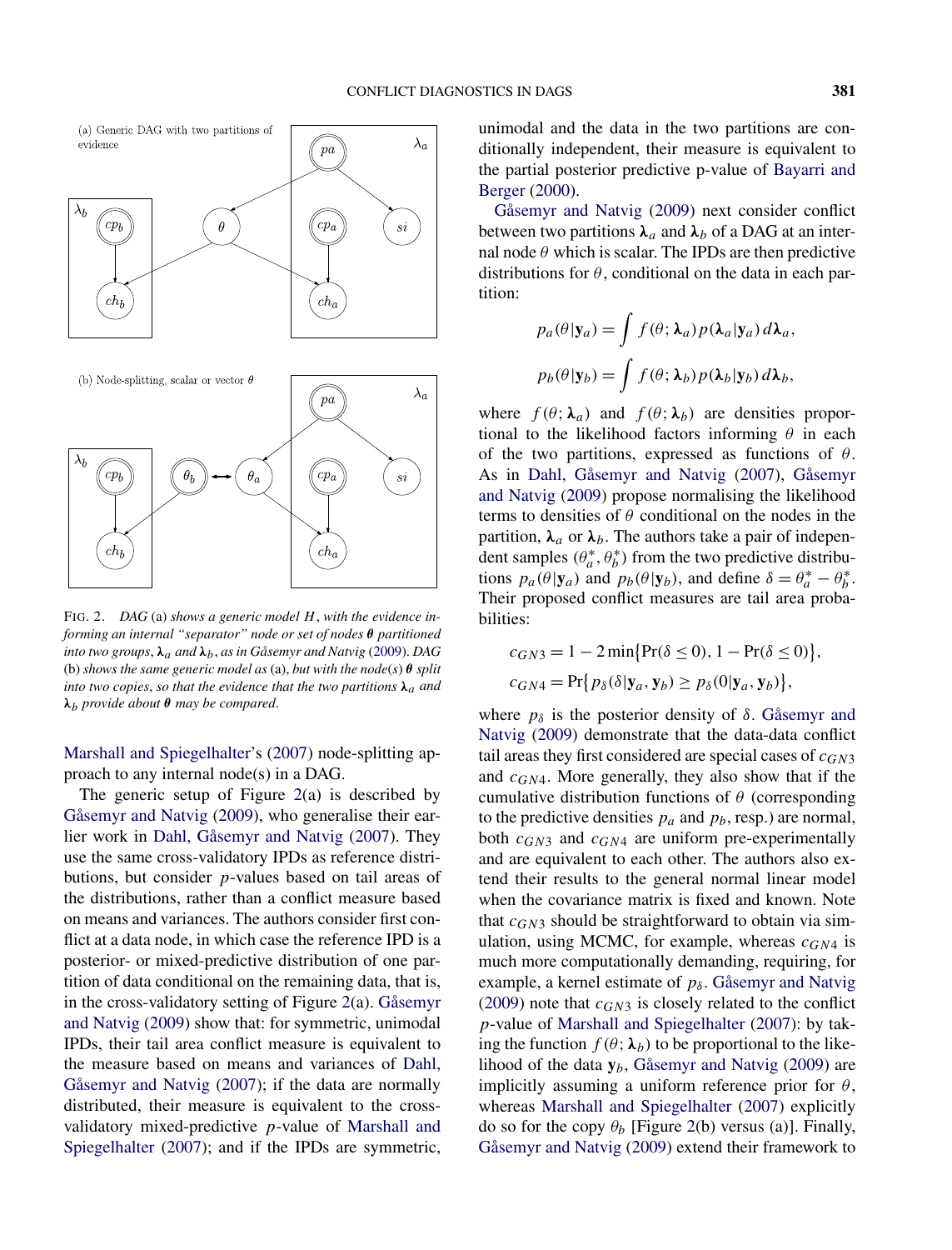<span id="page-6-0"></span>multivariate node-splits  $\theta$ , although their theoretical results are restricted to cases where the two predictive distributions are multivariate normal, and to general normal linear models with known covariances.

In a slightly different approach, that complements and is related to the conflict measures summarised here, [Scheel, Green and Rougier](#page-21-0) [\(2011\)](#page-21-0) propose a diagnostic plot to visualise conflict at any particular node *θ* in a DAG. The authors define a "local prior" for *θ* conditional on its parents and a "lifted likelihood" coming from *θ*'s children, conditional on both *θ* and the co-parents of  $\theta$ 's children. The "local critique plot" then examines where the marginal posterior of *θ* lies, relative to both the local prior and the lifted likelihood.

# **3. EXTENDING THE CONFLICT** *p***-VALUE TO ANY NODE**

While the conflict measures summarised in the previous section are useful tools, the general framework introduced by [Dahl, Gåsemyr and Natvig](#page-20-0) [\(2007\)](#page-20-0) and [Gåsemyr and Natvig](#page-20-0) [\(2009\)](#page-20-0) uses idealised examples, such as normal models or general normal linear models with fixed covariances, to demonstrate uniformity of *p*-values. Furthermore, many of the other measures, such as post-processed *p*-values, are computationally expensive. In the context of complex evidence syntheses, a diagnostic for conflict is required that is both easy to compute and applicable in the more complex probabilistic models typical of evidence synthesis. We emphasise that in presenting a generalisation of the conflict *p*-value of [Marshall and Spiegelhalter](#page-20-0) [\(2007\)](#page-20-0) to any "separator" node(s)  $\theta$  in a DAG [Figure [2\(](#page-5-0)b)], we are not aiming to prove uniformity of *p*-values in specific cases. Instead, we aim to present a framework for conflict detection in *practice*, demonstrating the utility of such methods in substantive, realistic examples.

In the context of Figure [2\(](#page-5-0)b), the evidence informing *θ* is comprised of the information coming from each of *θ*'s neighbours in the DAG. This information is generally in the form of either: (i) a (potentially predictive) prior distribution from *θ*'s parents and siblings, that may include likelihood terms from **si**; or (ii) likelihood contributions from *θ*'s children combined with priors for the co-parents. Note that Figure [2\(](#page-5-0)b), although general, could be generalised even further if, for example, the co-parents have other children that are not children of *θ*, but also contain likelihood terms, indirectly informing *θ*.

The evidence surrounding  $\theta$  is split into two independent groups, and we compare the inferences about *θ* resulting from each of the two partitions by comparing the two (independent) posterior distributions  $p(\theta_a|\mathbf{y}_a)$  and  $p(\theta_b|\mathbf{y}_b)$ . We assess our null hypothesis that  $\theta_a = \theta_b$ . Our measure of conflict can be designed to reflect differences between data and a model, between different data sources, or between a prior and a likelihood. Simple examples of different types of nodesplits are given in Figure 3, each of which is a special case of Figure [2\(](#page-5-0)b). The examples include comparison between a likelihood and the remaining combined prior and likelihood, appropriate when questioning part of the data contributing to a node [Figure 3(b)] and a likelihood vs likelihood comparison [Figure 3(c)], directly

(a) (i) posterior- or mixed-predictive comparison (data-level) and (ii) prior-likelihood comparison (parameter-level)



(b) likelihood vs remaining prior+likelihood



(c) likelihood vs likelihood



FIG. 3. *Examples of node-splits contrasting* (a) (i) *data and predictive distribution or* (ii) *prior and likelihood*; (b) *a likelihood term and the remaining combined prior and likelihood*; *and* (c) *two likelihood terms*, *assuming a reference prior for each θ*. *In each example*, *the original model is on the left and the node-split is shown on the right*.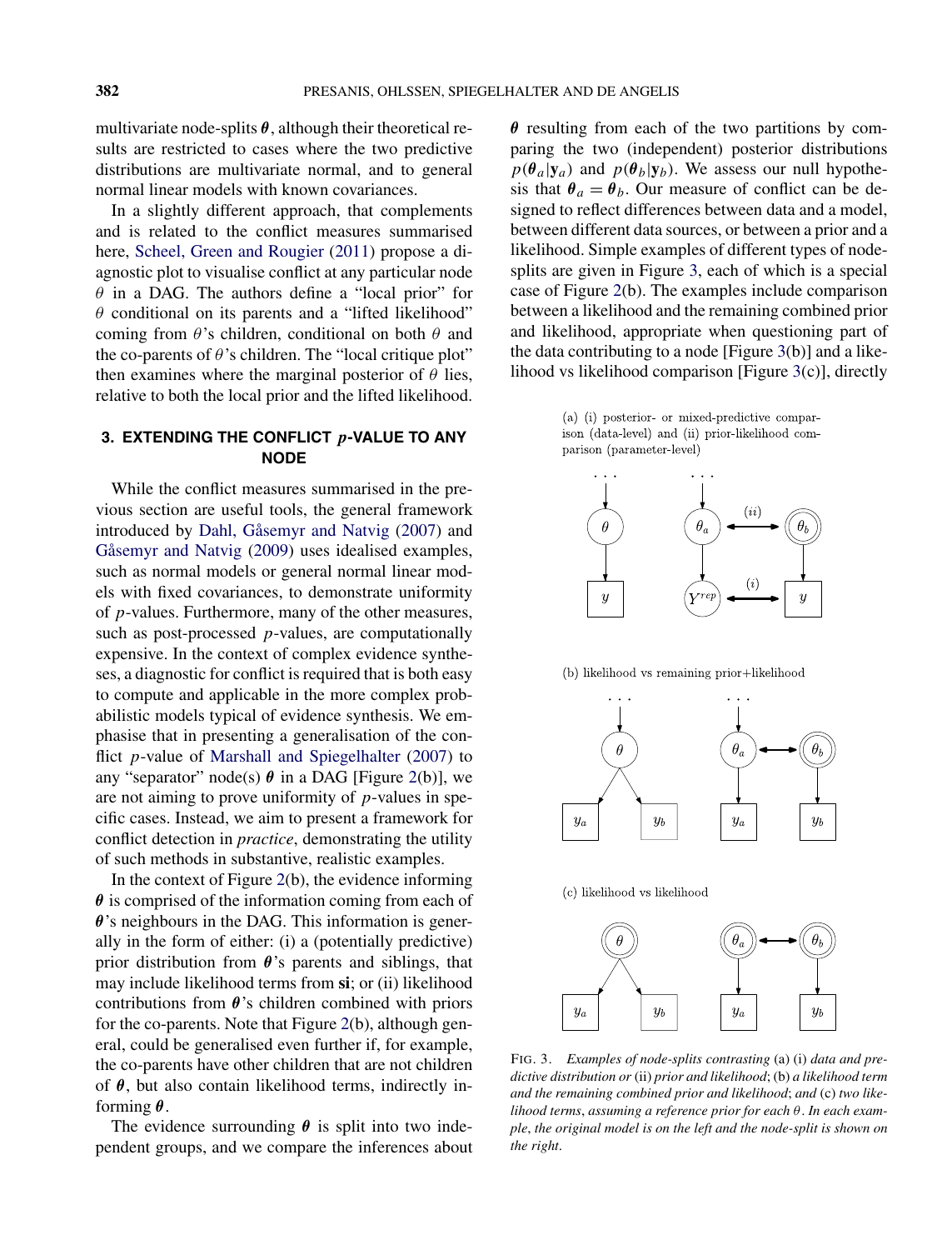<span id="page-7-0"></span>contrasting sources of evidence without taking into account a prior.

#### **3.1 Choice of a Reference Prior**

The question of how to create the two posterior distributions to compare depends on the precise comparison we wish to make, and hence the specific node-splits we construct. In particular, the creation of posterior distributions depends partly on the choice of a reference prior to use for  $\theta_b$  or, indeed, for both  $\theta_a$  and  $\theta_b$  in the case of node-splits of a form such as Figure  $3(c)$  $3(c)$ . The aim is to choose a prior that turns what is effectively a likelihood term  $[p(\mathbf{y}_b|\mathbf{cp}_b, \theta_b)]$ , where  $\mathbf{cp}_b$  is a vector of  $\theta_b$ 's co-parents] into a posterior distribution, without the prior itself influencing the posterior. We therefore follow [Box and Tiao](#page-19-0) [\(1992\)](#page-19-0) and [Kass](#page-20-0) [\(1990\)](#page-20-0) in adopting uniform priors for a transformation  $h(\theta_b)$  of  $\theta_b$  to a scale such that the uniform prior is appropriate. The posterior distribution is then effectively the "data-translated likelihood" [\(Box and Tiao,](#page-19-0) [1992\)](#page-19-0). As noted previously, [Marshall and Spiegelhalter](#page-20-0) [\(2007\)](#page-20-0) showed that under certain conditions, choosing a uniform prior results in the conflict *p*-value and the crossvalidatory mixed-predictive *p*-value coinciding when the latter exists. They note also that in other situations, [Box and Tiao](#page-19-0) [\(1992\)](#page-19-0) showed that the Jeffreys' priors widely used as "noninformative" priors are equivalent to a uniform prior on an appropriate transformation of *θ <sup>b</sup>*. We therefore recommend use of a Jeffreys' prior in general, although note that for some node-splits, choice of a "noninformative" prior may not be so straightforward. For some comparisons, we may not be able to assign a Jeffreys' prior or there may not be a natural choice of reference prior. We then rely on the likelihood in a specific partition dominating any prior chosen for founder nodes in that partition, though this assumption should be assessed, for example, through sensitivity analyses to the prior (see Section [5](#page-16-0) for further discussion of this).

#### **3.2 Comparison of Two Posterior Distributions**

Considering for now scalar  $\theta$ , to test the point-null hypothesis that  $\theta_a = \theta_b$ , Bayes factors could be employed. However, the approach is known to be difficult because of the high dependence on the precise form of the reference priors, as well as hard to evaluate using MCMC. Instead, we prefer to consider the plausibility of the hypothesis either directly if *θ* takes discrete values or using a *p*-value if the support of  $\theta$  is continuous.

3.2.1 *Conflict at a discrete node*. If *θ* takes values in  $0, 1, \ldots, K$ , then we can directly evaluate

$$
c = p(\theta_a = \theta_b | \mathbf{y}_a, \mathbf{y}_b)
$$
  
= 
$$
\sum_{k=0}^{K} p(\theta_a = k | \mathbf{y}_a) p(\theta_b = k | \mathbf{y}_b).
$$

As a simple example, consider a disease with known prevalence  $\pi$  and denote the event of having the disease by  $\theta = 1$  and of no disease by  $\theta = 0$ . The prior probability of having the disease is therefore  $p(\theta = 1) = \pi$ . A diagnostic test *Y* has sensitivity *s* and specificity *t*, so that  $p(Y = 1 | \theta = 1) = s$  and  $p(Y = 0 | \theta = 0) = t$ . If a positive test result  $y = 1$  is observed, then the posterior probability of the disease is  $p(\theta = 1 | y = 1)$  =  $\pi s / \{\pi s + (1 - \pi)(1 - t)\}.$ 

If we wish to assess the conflict between the prior *θ* ∼ Bernoulli*(π)* and the likelihood of observing a positive test result given  $\theta$ ,  $p(y = 1 | \theta)$ , then, in this case,  $K = 1$ ,  $\theta_a$  is the copy representing the prior,  $\theta_b$ is the copy representing the likelihood,  $y_a$  is the empty set and  $y_b = y$  [see also Figure [3\(](#page-6-0)a)(ii)]. We assume a reference prior  $p(\theta_b = 1) = 0.5$ , and so obtain a reference posterior  $p(\theta_b = 1 | y = 1) = s / \{s + (1 - t)\}\)$ . The conflict measure is then

$$
c = {\pi s + (1 - \pi)(1 - t)} / {s + (1 - t)}.
$$

For example, if a diagnostic test has sensitivity and specificity 0.9, then the conflict when observing a positive test result is  $c = 0.1 + 0.8\pi$ , which has a minimum of 0.1 for very rare diseases.

3.2.2 *Conflict at a continuous node*. For *θ* with continuous support, we can no longer calculate  $p(\theta_a =$ *θb*|**y***a,* **y***b)* directly. Instead, we consider the posterior probability of  $\delta = h(\theta_a) - h(\theta_b)$ , where *h* is the function (Section 3.1) we choose that turns  $\theta$  into a parameter for which it is reasonable to assume a uniform prior. To judge whether the null hypothesis  $\delta = 0$  is plausible, and as do [Gåsemyr and Natvig](#page-20-0) [\(2009\)](#page-20-0), we adapt [Box'](#page-19-0)s [\(1980\)](#page-19-0) suggestion of calculating the probability that a predictive density is smaller than the predictive density at the observed data, to calculating the probability that the *posterior* density of  $\delta$  is smaller than that at 0, that is,

$$
c = \Pr\{p_{\delta}(\delta|\mathbf{y}_a, \mathbf{y}_b) < p_{\delta}(0|\mathbf{y}_a, \mathbf{y}_b)\}.
$$

This can also be interpreted as adopting a log scoring rule [\(Spiegelhalter et al.,](#page-21-0) [1993, 1994;](#page-21-0) [Gneiting and](#page-20-0) [Raftery, 2007\)](#page-20-0) for *δ*:

$$
c = \Pr\{-\log p_{\delta}(\delta|\mathbf{y}_a, \mathbf{y}_b) > -\log p_{\delta}(0|\mathbf{y}_a, \mathbf{y}_b)\},\
$$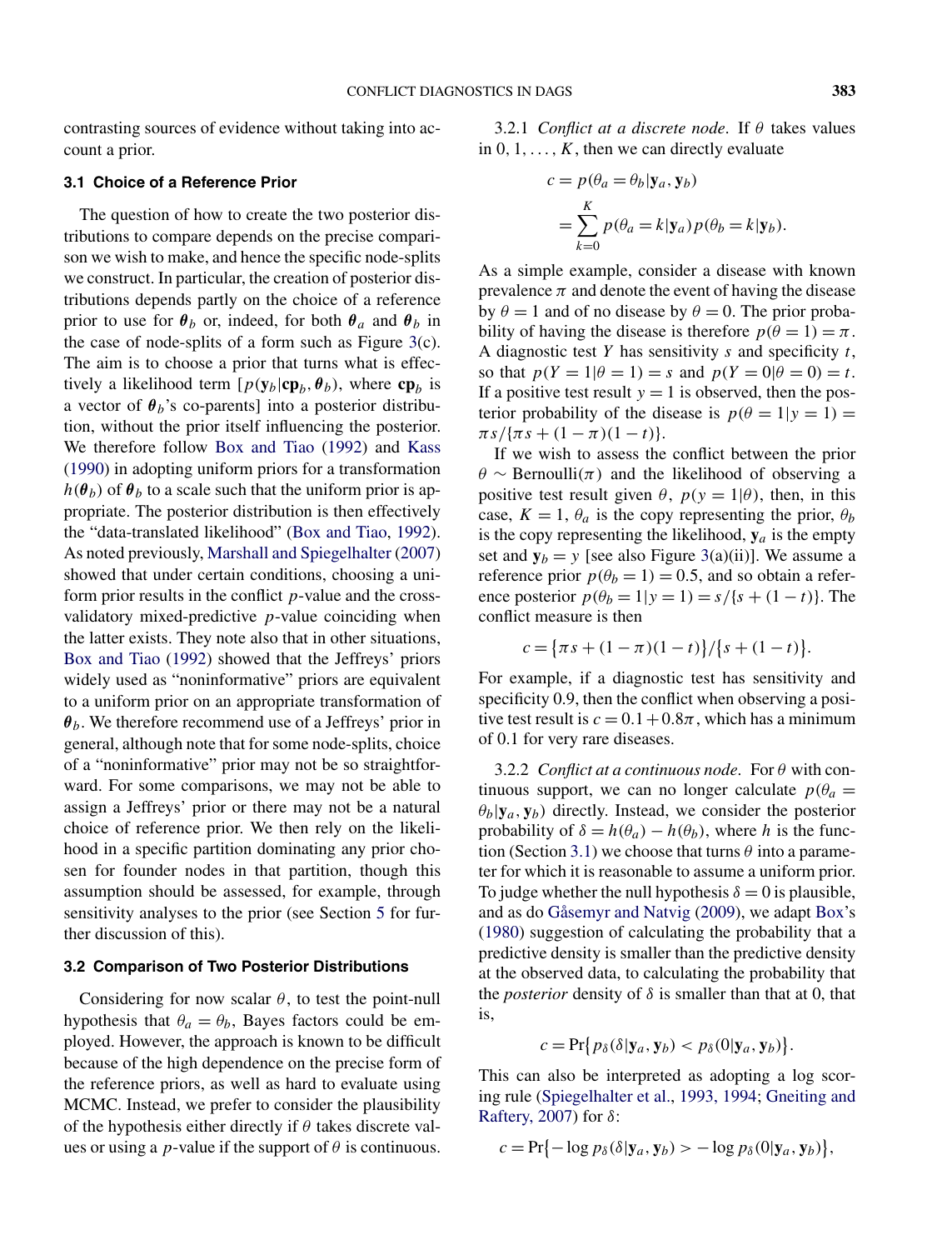<span id="page-8-0"></span>which we can think of as the predictive probability of getting a higher penalty than if we believe the null hypothesis that  $\delta = 0$ .

A problem is the need for evaluation of the posterior density  $p_{\delta}(\delta | \mathbf{y}_a, \mathbf{y}_b)$ , which is not available analytically in any but the simplest of examples. However, the Jeffreys' transformation  $h(\cdot)$  to a location parameter on the real line may also ensure that the posterior distribution of  $\delta$  is symmetric and unimodal. In this case, the conflict measure is simply double the tail-area beyond 0:

$$
c = 2 \times \min\{ \Pr(\delta > 0 | \mathbf{y}_a, \mathbf{y}_b), 1 - \Pr(\delta > 0 | \mathbf{y}_a, \mathbf{y}_b) \},
$$

which is easily implemented using MCMC by counting the number of times  $\theta_a$  exceeds  $\theta_b$  in the sample. As [Gåsemyr and Natvig](#page-20-0) [\(2009\)](#page-20-0) have shown, if  $h(\theta_a)$ ,  $h(\theta_b)$ —and hence  $\delta$  if  $\theta_a$  and  $\theta_b$  are independent—are normally distributed, then the *p*-value is uniformly distributed a priori. A value of *c* close to 0 therefore indicates a low degree of consistency between the posterior distributions of  $\theta_a$  and  $\theta_b$ .

If the distribution is not symmetric, a one-sided tail area may be more appropriate. As we will see in some of the examples of Section 4, we may in any case be interested in one-tailed tests  $\delta \geq 0$  or  $\delta \leq 0$ , in which case asymmetry is not a problem. Clearly, if the distribution is multi-modal, the tail area is not an appropriate measure of where 0 lies in the posterior distribution of *δ* [\(Evans and Jang,](#page-20-0) [2010\)](#page-20-0). Then [\(Gåsemyr](#page-20-0) [and Natvig,](#page-20-0) [2009\)](#page-20-0) we may consider using a kernel density estimate of MCMC samples from the posterior distribution to empirically obtain  $c = Pr{p_\delta(\delta|\mathbf{y}_a, \mathbf{y}_b)}$  $p_{\delta}(0|\mathbf{y}_a, \mathbf{y}_b)$ , though this will clearly be dependent on the choice of bandwidth and kernel. We defer further discussion of these issues to Section [5.](#page-16-0)

3.2.3 *Conflict at multiple continuous nodes*. As seen from the example in [Marshall and Spiegelhalter](#page-20-0) [\(2007\)](#page-20-0) and Figure [1\(](#page-2-0)c) of this paper, to obtain completely independent partitions of evidence in a DAG, often (particularly in hierarchical models) a vector of nodes would need to be split. How the DAG should be split will be context-dependent: either we are interested in comparing what we can infer about all the separator nodes in the vector from the two partitions of evidence or some of the separator nodes are nuisance parameters [such as the variance  $\gamma$  in Figure [1\(](#page-2-0)c)] in which we are not directly interested. If the latter is the case, we can impose a cut such as the one shown in Figure [1\(](#page-2-0)c) to prevent information from one partition influencing the nuisance parameters. In the former case, we can split

each node in the vector and examine the posterior distribution of  $\delta = \mathbf{h}_a - \mathbf{h}_b = \{h_1(\theta_{a1}), \dots, h_k(\theta_{ak})\}^T$  −  ${h_1(\theta_{b1}), \ldots, h_k(\theta_{bk})}^T$ , where *k* is the length of the vector and the functions  $h_1, \ldots, h_k$  are the appropriate Jeffreys' transformations. The key question is then how to calculate a multivariate *p*-value to test  $\delta = 0$ . We consider three options, dependent on the posterior distribution of *δ*:

(i) If we are willing to assume multivariate normality for the posterior  $p_{\delta}(\delta | y_a, y_b)$ , and denoting the posterior expectation and covariance of  $\delta$  by  $\mathbb{E}_p$  and Cov*p*, respectively, then [\(Gåsemyr and Natvig,](#page-20-0) [2009\)](#page-20-0) the standardised discrepancy measure

$$
\Delta = \mathbb{E}_p(\boldsymbol{\delta})^T \operatorname{Cov}_p(\boldsymbol{\delta})^{-1} \mathbb{E}_p(\boldsymbol{\delta})
$$

may be compared with a  $\mathcal{X}^2$  distribution with *k* degrees of freedom to obtain a conflict measure  $c =$  $1 - \Pr{\mathcal{X}_k^2 \leq \Delta}.$ 

(ii) If we are not willing to assume multivariate normality, but the posterior density  $p_{\delta}(\delta|\mathbf{y}_a, \mathbf{y}_b)$  is still symmetric and uni-modal, we can sample points from the posterior (e.g., using MCMC) and for each sample  $\delta$ *i*, calculate its Mahalanobis distance from their mean

$$
\Delta_i = \{ \boldsymbol{\delta}_i - \mathbb{E}_p(\boldsymbol{\delta}) \}^T \operatorname{Cov}_p(\boldsymbol{\delta})^{-1} \{ \boldsymbol{\delta}_i - \mathbb{E}_p(\boldsymbol{\delta}) \}.
$$

Then a conflict measure is  $c = Pr{\{\Delta_i > \Delta\}}$ , the proportion over the MCMC sample of points that are further away from the mean than is **0**. This is a means of calculating the multivariate tail area probability, analogous to counting the number of times in the MCMC sample *δ* is greater than 0 in the univariate case.

(iii) Finally, if the posterior distribution is skew and/or multi-modal, we could, as in the univariate case, obtain a kernel density estimate of the posterior based on the MCMC samples and use the estimate to calculate the probability that the posterior density at  $\delta$  is less than (at a lower contour than) at **0**:

$$
c = \Pr\{p_{\delta}(\delta|\mathbf{y}_a, \mathbf{y}_b) < p_{\delta}(\mathbf{0}|\mathbf{y}_a, \mathbf{y}_b)\},
$$

that is, that **0** lies in the tail of the distribution.

Note that the third approach will again be dependent on the choice of bandwidth and kernel.

# **4. EXAMPLES**

We now illustrate the use of conflict *p*-values to detect conflict in a series of three increasingly complex evidence syntheses. All analyses were carried out in OpenBUGS 3.2.2 [\(Lunn et al.,](#page-20-0) [2009\)](#page-20-0) and R 2.15.0 [\(R Development Core Team,](#page-20-0) [2005\)](#page-20-0).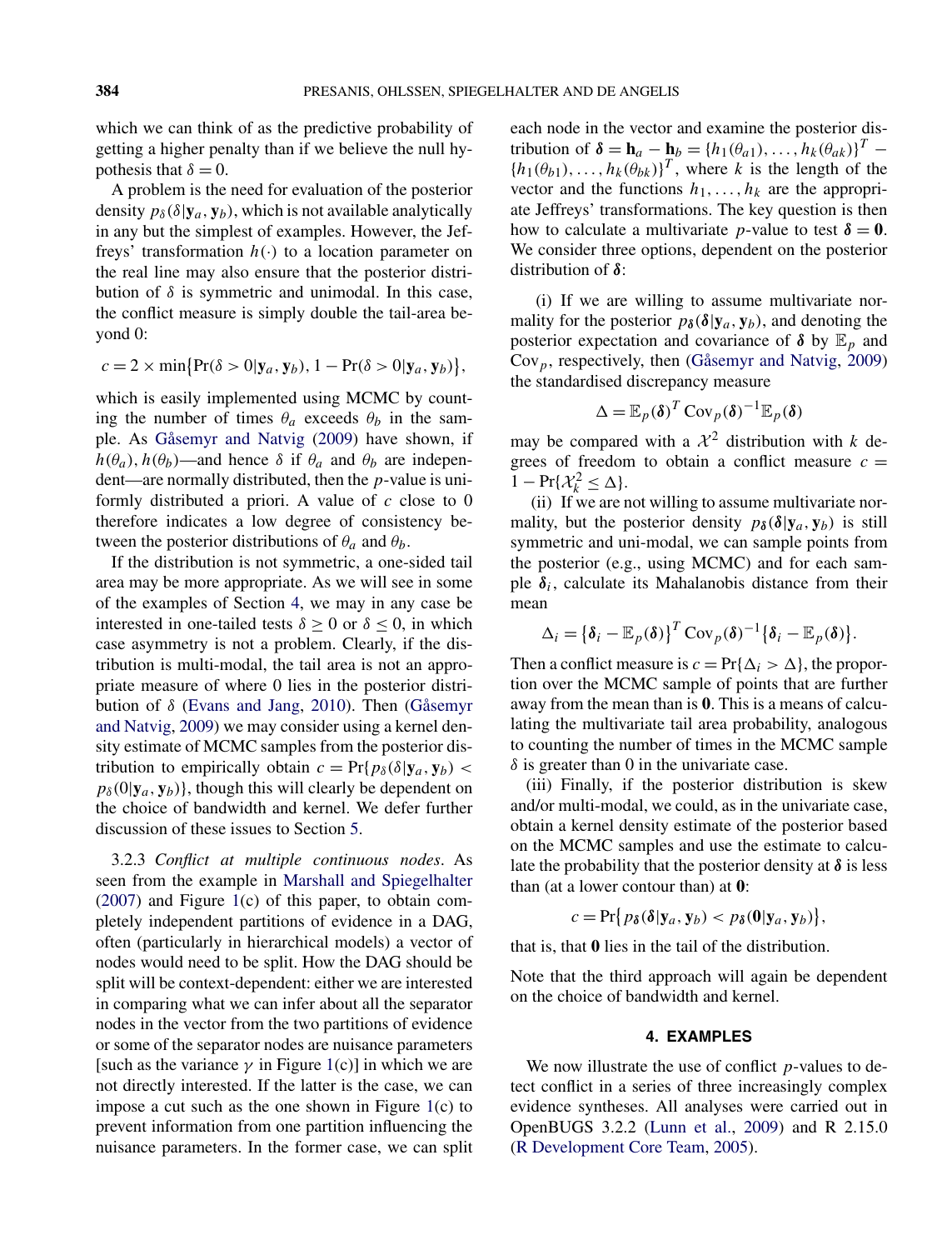<span id="page-9-0"></span>

FIG. 4. *The HIV example*: *probability tree showing the epidemiological model from Ades and Cliffe* [\(2002\)](#page-19-0). *"SSA" denotes women born in sub-Saharan Africa and "IDU" denotes injecting drug using women*.

#### **4.1 HIV Example**

[Ades and Cliffe](#page-19-0) [\(2002\)](#page-19-0) proposed a Bayesian synthesis of multiple sources of evidence to examine alternative strategies for screening HIV in prenatal clinics, with the specific aim of deciding whether to universally screen or to use targeted screening of high risk groups. Figure 4 shows the epidemiological part of their model, with the "basic parameters" *a* to *h* to be estimated. These letters represent the probabilities of women in prenatal clinics being in a particular risk group [*a*, *b* and  $1 - a - b$ , representing, respectively, women born in sub-Saharan Africa (SSA), women injecting drugs (IDU) and the remaining women]; being HIV infected (*c,d* and *e*, respectively, for the three risk groups); and being already diagnosed prior to clinic visit (*f,g* and *h*, resp., for HIV positive women in each of the three risk groups). Direct evidence is only available for a limited number of these parameters, but there is also indirect evidence informing functions ("functional parameters") of *a* to *h* as well as of an extra basic parameter *w*. Direct evidence is defined as a study with the aim of measuring a basic parameter. Indirect evidence is provided by the other studies through the logical functions that link the basic parameters. Table [1](#page-10-0) shows the available data and the parameters, both basic and functional, that these inform, while Figure [5](#page-11-0)

shows a DAG of part of the model, demonstrating both the distributional and functional relationships. The basic parameters are the founder nodes to which prior distributions are assigned, whereas the functional parameters  $p_1, \ldots, p_{12}$  are the probabilities informed directly by each of the 12 data sources.

The effect of the direct and indirect evidence on inference may be compared using two different types of node-splits: one at the level of the basic parameters and the second at the level of the probabilities  $p_i, i \in$ 1*,...,* 12. The two types of node-splits are shown in Figure [6.](#page-11-0) The first node-split is carried out for each of the six basic parameters  $\theta \in \{a, b, c, d, g, w\}$  for which direct data are available (studies 1 to 4, 10 and 11). The indirect evidence comprises all the remaining studies and the functional relationships assumed. The second type of node-split compares, for each  $i \in 1, \ldots, 12$ , the direct evidence on  $p_i$  provided by study  $i$  with the indirect evidence provided by the remaining studies, that is, a data-level cross-validation.

We adopt Jeffreys' prior for the nodes representing direct evidence in each case:  $\theta_b \sim \text{Beta}(1/2, 1/2)$  for each  $\theta \in \{a, b, c, d, g, w\}$  in the first set of node-splits; and  $p_{ib}$  ∼ Beta(1/2*,* 1/2*)* in partition *b* in the second set of node-splits [Figure [6\(](#page-11-0)b)]. In both node-splits, the conflict *p*-values are two-tailed since we are testing for nonequality. Since the posterior densities of each difference function *δ* appear symmetric and uni-modal, the *p*-values are defined by taking twice the proportion of MCMC samples where  $\delta \geq 0$  or  $\delta < 0$ , whichever is smaller. The results are based on two chains of 20,000 MCMC iterations each, after discarding a burn-in of 20,000 iterations.

Comparison of the direct and indirect evidence informing each  $\theta \in \{a, b, c, d, g, w\}$  is shown in Figure [7,](#page-12-0) together with the conflict *p*-values. The plots and the *p*-values indicate that the direct evidence informing *b* and *d*, that is, studies 2 and 4, appear to be in conflict with the rest of the model. This is confirmed by the second type of node-split, as shown in Figure [8:](#page-13-0) the difference function  $\delta_i = p_{ia} - p_{ib}$  is plotted, and the line  $\delta_i = 0$  is shown together with the conflict *p*-value. Again, studies 2 and 4 are clearly in conflict with the rest of the model.

#### **4.2 Influenza Example**

In [Presanis et al.](#page-20-0) [\(2011\)](#page-20-0), the severity of the first two waves of the 2009 pandemic influenza outbreak experienced by England was estimated via a Bayesian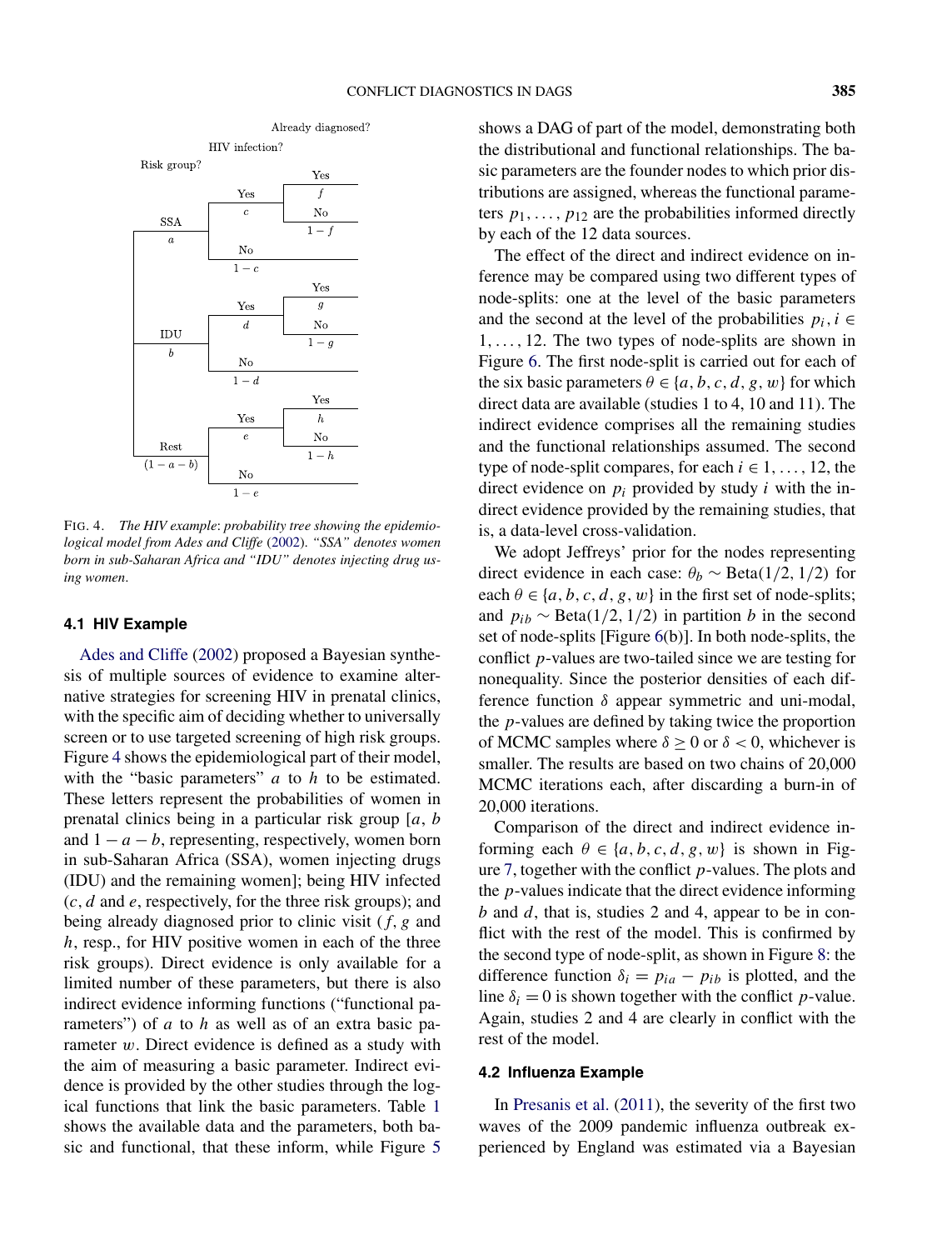#### <span id="page-10-0"></span>**386** PRESANIS, OHLSSEN, SPIEGELHALTER AND DE ANGELIS

|--|--|

*HIV example*: *data sources and the parameters they inform*. *"SSA" denotes sub-Saharan Africa and "IDU" denotes injecting drug using*. *"Seroprevalence" is the prevalence of HIV antibodies in blood samples from a "sero-survey"*

| <b>Source</b> | <b>Description of data</b>                                                                                                                                                                                                                                          | Parameter                                                 | Data<br>$\mathbf{y}$ | $\boldsymbol{n}$ | y/n   |
|---------------|---------------------------------------------------------------------------------------------------------------------------------------------------------------------------------------------------------------------------------------------------------------------|-----------------------------------------------------------|----------------------|------------------|-------|
| 1             | Proportion of women born in SSA,<br>1999                                                                                                                                                                                                                            | $p_1 = a$                                                 | 11,044               | 104,577          | 0.106 |
| 2             | Proportion of women who are IDU<br>in the last 5 years                                                                                                                                                                                                              | $p_2 = b$                                                 | 12                   | 882              | 0.014 |
| 3             | HIV prevalence in women born in<br>SSA, 1997-1998                                                                                                                                                                                                                   | $p_3 = c$                                                 | 252                  | 15,428           | 0.016 |
| 4             | HIV prevalence in IDU women,<br>1997-1999                                                                                                                                                                                                                           | $p_4=d$                                                   | 10                   | 473              | 0.021 |
| 5             | HIV prevalence in women not born<br>in SSA, 1997-1998                                                                                                                                                                                                               | $p_5 = \frac{db + e(1 - a - b)}{1 - a}$                   | 74                   | 136,139          | 0.001 |
| 6             | HIV seroprevalence in pregnant<br>women, 1999                                                                                                                                                                                                                       | $p_6 = ca + db + e(1 - a - b)$                            | 254                  | 102,287          | 0.002 |
| 7             | Diagnosed HIV in SSA-born<br>women as a proportion of all<br>diagnosed HIV, 1999                                                                                                                                                                                    | $p_7 = \frac{fca}{fca + \frac{gdb + he(1 - a - b)}{fca}}$ | 43                   | 60               | 0.717 |
| 8             | Diagnosed HIV in IDU women as<br>a proportion of diagnosed HIV in<br>non-SSA-born women, 1999                                                                                                                                                                       | $p_8 = \frac{gdb}{gdb + he(1 - a - b)}$                   | 4                    | 17               | 0.235 |
| 9             | Overall proportion of HIV diag-<br>nosed                                                                                                                                                                                                                            | $p_9 = \frac{fca + gdb + he(1-a-b)}{ca + db + e(1-a-b)}$  | 87                   | 254              | 0.343 |
| 10            | Proportion of infected IDU women<br>diagnosed, 1999                                                                                                                                                                                                                 | $p_{10} = g$                                              | 12                   | 15               | 0.800 |
| 11            | Proportion of infected SSA-born<br>women with serotype B, 1997-<br>1998                                                                                                                                                                                             | $p_{11} = w$                                              | 14                   | 118              | 0.119 |
| 12            | Proportion of infected non-SSA-<br>born women with serotype B,<br>1997-1998, assuming that 100% of<br>infected IDU women have serotype<br>B and that infected non-SSA-born<br>non-IDU women have the same<br>prevalence of serotype B as infected<br>SSA-born women | $p_{12} = \frac{db + we(1-a-b)}{db + e(1-a-b)}$           | 5                    | 31               | 0.161 |

evidence synthesis. Severity was measured by "caseseverity ratios", the probability that an infection will lead to a more severe event such as hospitalisation (case-hospitalisation ratio CHR), intensive care (ICU) admission (case-ICU ratio CIR) or death (case-fatality ratio CFR). Restricting attention to the first wave only, Figure [9](#page-13-0) is a DAG of the model, shown for a single age group (with the age index dropped for clarity). At the top, we have the three case-severity ratios, which can each be expressed as a product of component conditional probabilities  $p_{i,j}$  of being a case at severity level *i* given severity level *j*. The severity levels are infection Inf, symptomatic infection *S*, hospitalisation *H*, ICU admissions *I* and death *D*, with Pop denoting the total (age-group specific) population of England. The case-severity ratios are functional parameters, whereas the probabilities  $p_{i,j}$  are basic parameters assigned prior distributions. At the third layer of the DAG, the number of infections at each severity level  $N_i$ ,  $i \in \{\text{Inf}, S, H, I, D\}$  is a function of the conditional probabilities  $p_{i|j}$  and the number at the less severe level *j*,  $N_j$ :  $N_i = p_{i|j}N_j$ .

The authors synthesised data, *yi*, from surveillance systems monitoring influenza at different levels of severity, *i* (Figure [9\)](#page-13-0), as well as serial sero-prevalence data indirectly informing the cumulative incidence of infection *p*Inf<sup>|</sup>Pop. Some of the observed data were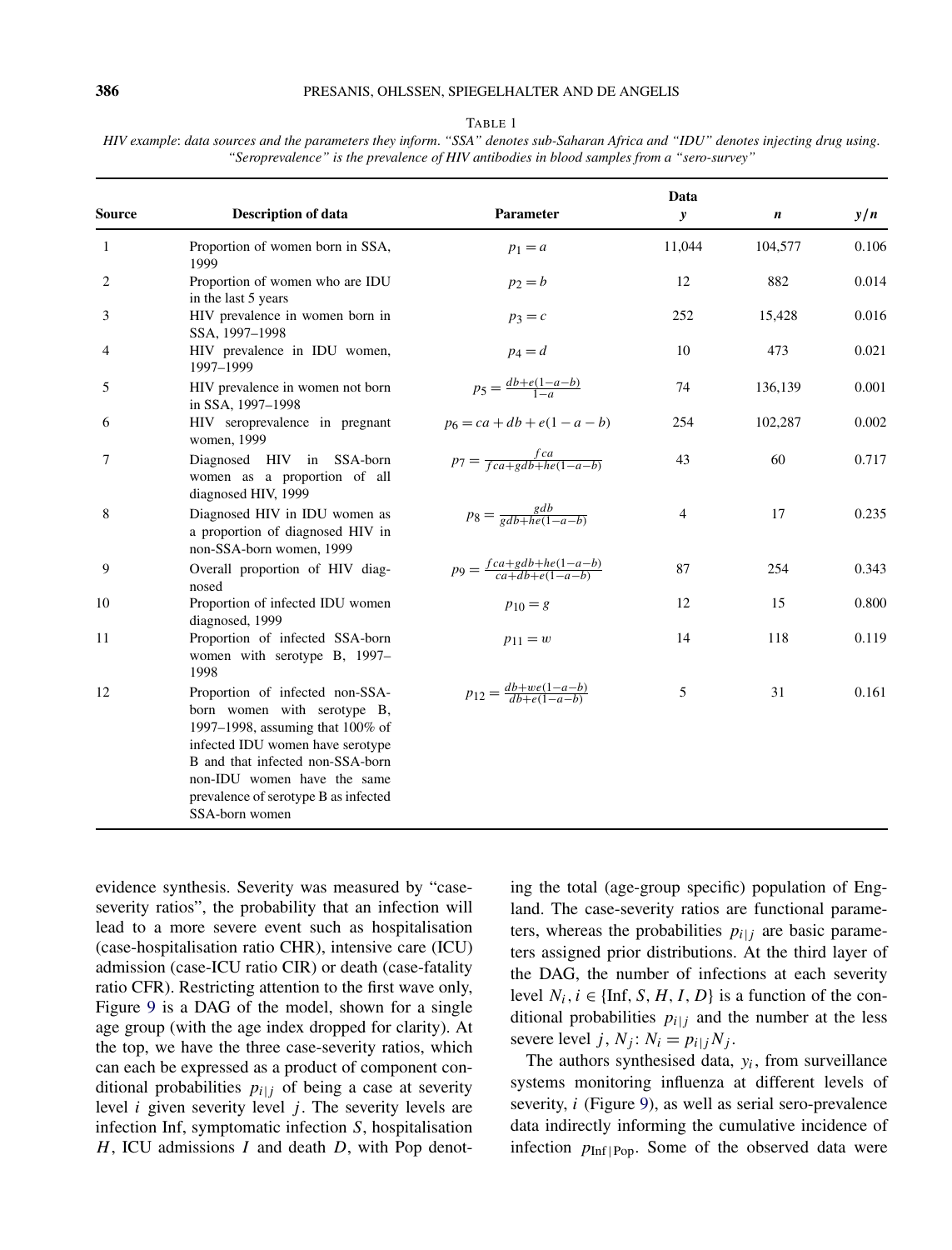<span id="page-11-0"></span>

FIG. 5. *The HIV example*: *DAG showing part of the model*. *Note the functional relationships represented by the dashed arrows*.

recognised to under-ascertain the true number of infections at different severity levels, so were modelled as

$$
y_i \sim \text{Binomial}(N_i, d_i),
$$

(a) basic parameter level split



(b) data level split



FIG. 6. *The HIV example*: *DAG showing the two types of node splits*, *one example of each*. *In* (a), *the node a is split to reflect direct*  $(a_b)$  *versus indirect*  $(a_a)$  *evidence. In* (b), *the node*  $p_1$  *is split to reflect prior* (*all the indirect evidence on p*1*a* ) *versus likelihood* (*direct evidence on p*1*b*) *in a cross-validation approach*.

where the probability parameters  $d_i$  represent the under-ascertainment or bias parameters. Estimates  $\hat{N}_B$ of the number symptomatic were produced by the Health Protection Agency (HPA) from data on primary care consultations for influenza-like-illness and virological testing for the pandemic strain, adjusted for the proportion of symptomatic cases contacting primary care. Early on in the pandemic, these estimates were thought to be underestimates (*B* here stands for bias). The HPA estimates were therefore incorporated in the synthesis by modelling them as

# $\hat{N}_B \sim \text{Binomial}(N_S, d_S).$

Informative Beta priors were given to the probabilities  $p_{H|S}$  and  $p_{S|Inf}$ , representing estimates from a cure-rate model fitted to data on the first few thousand confirmed cases and estimates from the literature on seasonal influenza, respectively. The remaining probabilities  $p_{i|j}$  were assigned Beta $(1, 1)$  priors. An informative Beta prior representing estimates from a capture-recapture study was adopted for the ascertainment probability for death,  $d<sub>D</sub>$ . The other ascertainment probabilities,  $d_H$  and  $d_S$ , were given Beta $(1, 1)$ priors.

Given uncertainties over possible biases in both the sero-prevalence data and the HPA estimates  $\hat{N}_B$ , [Presanis et al.](#page-20-0) [\(2011\)](#page-20-0) carried out a number of sensitivity analyses to the inclusion of these "denominator" data, making different assumptions about which source, if any, is biased. An alternative approach is to split the DAG at the node  $N<sub>S</sub>$ , having dropped from the model for now the bias parameter  $d<sub>S</sub>$ , to assess the consistency of the different groups of evidence. De-note the full model of Figure [9](#page-13-0) but with  $d<sub>S</sub>$  removed by Model 1. We wish to compare the sero-prevalence data combined with the informative prior for the proportion symptomatic  $p_{S|\text{Inf}}$  (the "parent" model 2) against the HPA estimates  $\hat{N}_B$ , combined with all the severe end data and priors (the "child" model 3). Figure [10](#page-14-0) shows this node-split. In the child model,  $log(N_S^3)$ is assigned the Jeffreys' prior (uniform on the real line). The difference function we are interested in is  $\delta = \log(N_S^2) - \log(N_S^3)$  and the tail probability we assess is the one-sided probability  $c = Pr\{\delta < 0\}$ , since the HPA estimates are recognised underestimates. The *p*-values are calculated as the proportion of MCMC samples where  $\delta$  < 0.

Three chains of a million MCMC iterations each, with the first 200,000 discarded as burn-in, were thinned to every 10th iteration to obtain 240,000 posterior samples on which to base results. Figure [11](#page-14-0) shows,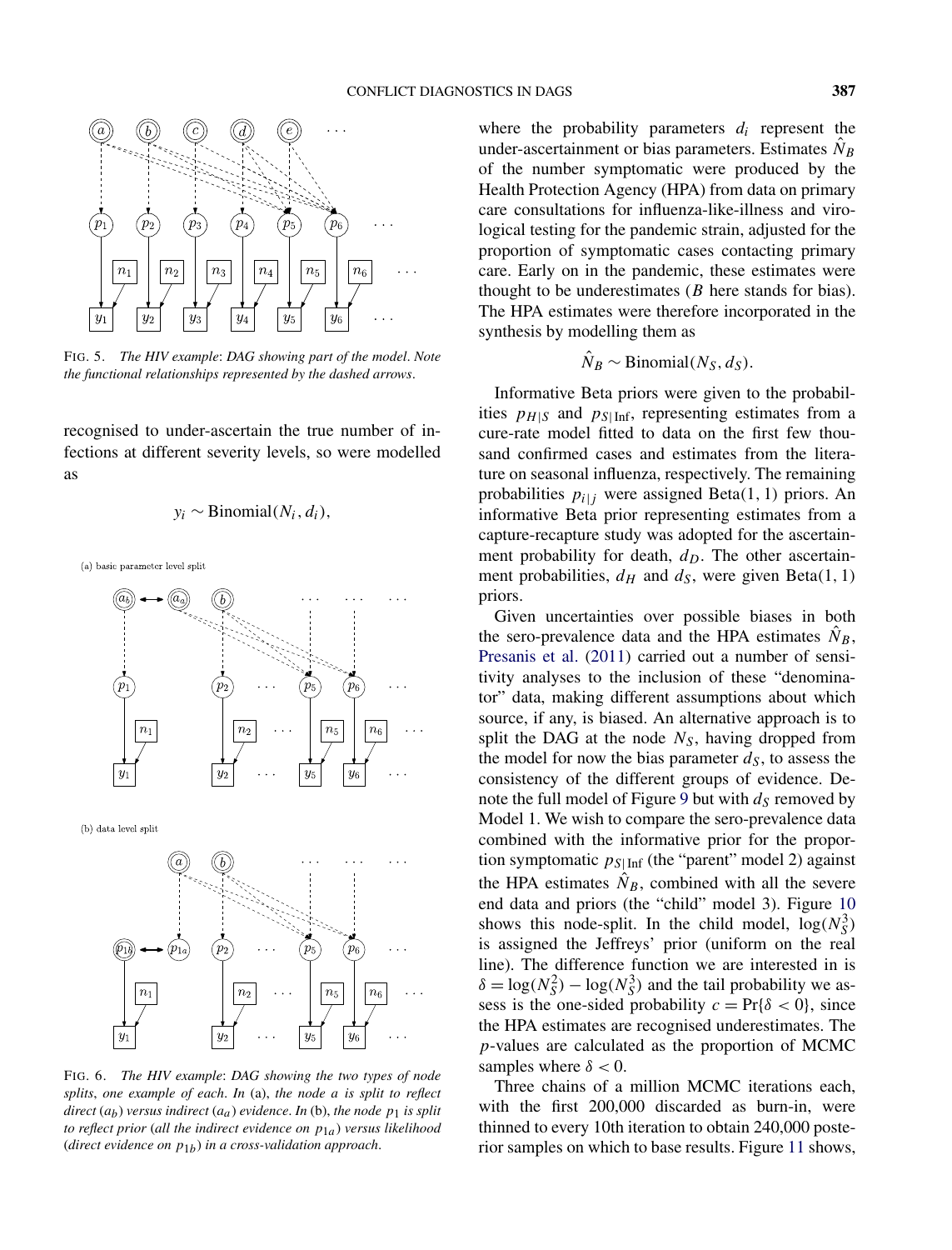<span id="page-12-0"></span>

FIG. 7. *The HIV example*: *posterior distributions reflecting direct* (*solid lines*) *vs indirect* (*dashed lines*) *evidence at the* 6 *basic parameters with direct evidence available, a,...,d,g,w. The conflict p-value (c), calculated as twice the proportion of MCMC samples where*  $\delta$  *> 0 or δ <* 0, *whichever is smaller*, *is given in each plot*. *The bandwidth* (*bw*) *of the kernel density estimate used to plot the posterior distributions is also shown*.

for each of seven age groups, the posterior distributions of  $log(N<sub>S</sub>)$  in each of the three models: the full model 1, the parent model 2 and the child model 3. Two facts are immediately apparent from these plots: first, that the estimates provided by the sero-prevalence data in the parent model are very uncertain, particularly in the adult age groups, where sample sizes were small; and second, the resulting influence of the more severe end data, including the HPA estimates, is seen in the closeness of the full model estimates to the child model estimates. What is less apparent from these plots is the extent of conflict between the two sets of information, except in the age group  $\langle 1 \rangle$  where the conflict is clear to see. The plots of the difference function  $\delta$  in Figure [12,](#page-15-0) together with the conflict *p*-values shown, are required to assess the conflict in other age groups. From these, we see *p*-values less than 0*.*1 in the child age groups, providing evidence of conflict in these groups. By contrast, in the adult age groups, the uncertainty in the estimates of  $N_S^2$  in the parent model 2 is so large that there is no conflict.

If we had not already suspected the HPA estimates were underestimates and wished to assess potential conflict using a two-sided test, then in this example calculation of the two-sided *p*-value would not be so straightforward. Particularly in the over-65 age group, the posterior difference function is skewed (Figure [12\)](#page-15-0). We could therefore, as suggested in Section [3.2,](#page-7-0) use kernel density estimation to calculate the two-sided *p*value. Figure [13](#page-15-0) compares the one-sided to the resulting two-sided  $p$ -value for the  $65+$  group, using a bandwidth of 0.5.

## **4.3 Multivariate Example: Growth in Rats**

A simpler example that nevertheless demonstrates the complexity of multivariate node-splitting is provided by data from a population growth experiment considered by [Gelfand et al.](#page-20-0) [\(1990\)](#page-20-0). The data comprise the weight  $y_{ij}$  of each of 30 rats ( $i \in 1, \ldots, 30$ ) at ages 8, 15, 22, 29 and 36 days, indexed by *j* ∈ 1*,...,* 5. The authors' null model *H*<sup>0</sup> assumes a normal error and random coefficient linear growth curves with time  $t_i$ measured in days centred on 22. The intercept and gra-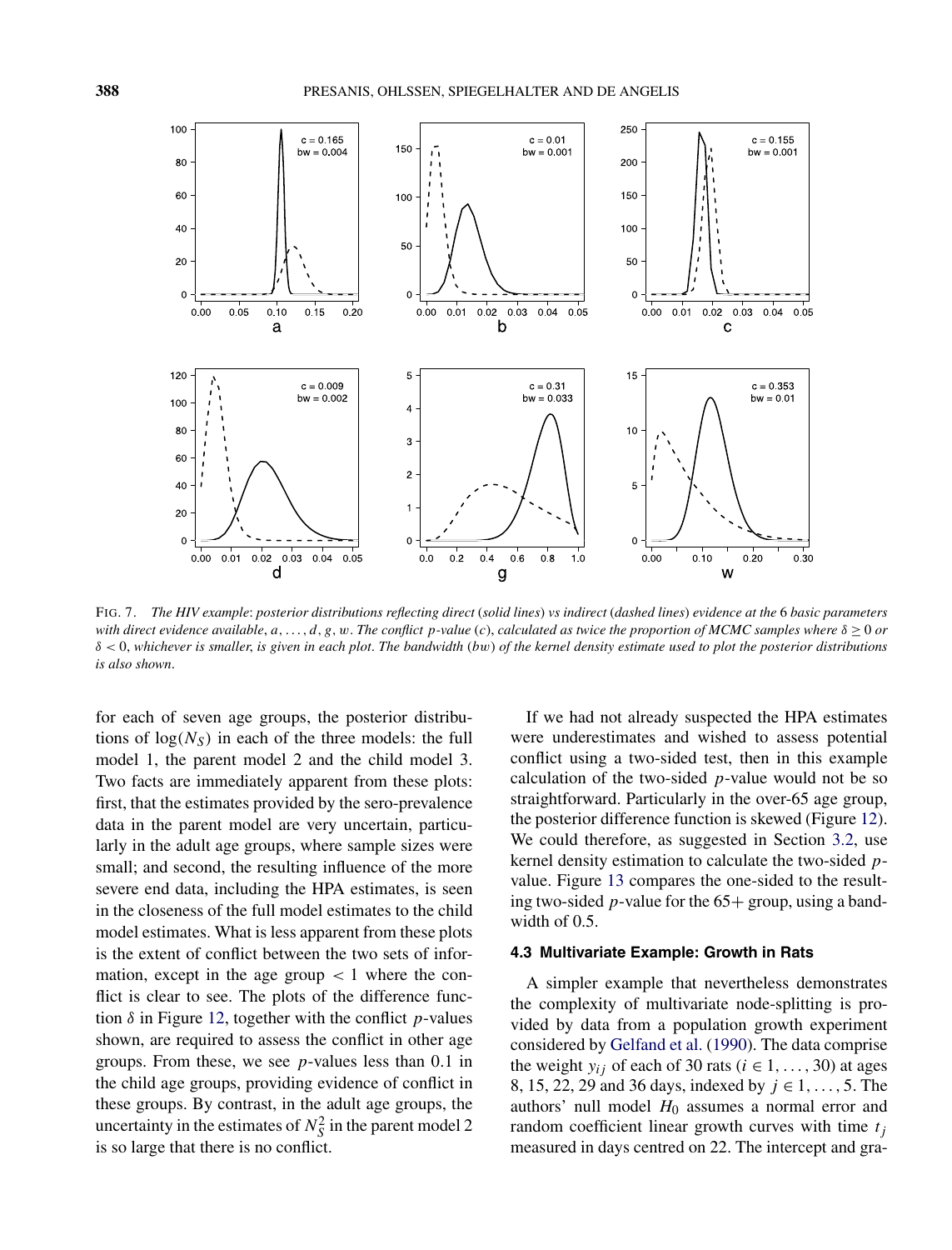<span id="page-13-0"></span>

FIG. 8. *The HIV example*: *the posterior distribution of the difference function δ* (*solid lines*) *at each functional parameter pi,i* ∈ 1*,...,* 12  $(data-level cross-validation)$ .  $\delta = 0$  is shown by the dashed vertical line. The conflict p-value  $(c)$ , calculated as twice the proportion of MCMC  $s$ amples where  $\delta \geq 0$  or  $\delta < 0$ , whichever is smaller, is given in each plot. The bandwidth (*bw*) of the kernel density estimate used to plot the *posterior distributions is also shown*.



FIG. 9. *The influenza example*: *DAG for a single age-group* (*age index dropped for clarity*) *of the model reported in Presanis et al*. [\(2011\)](#page-20-0).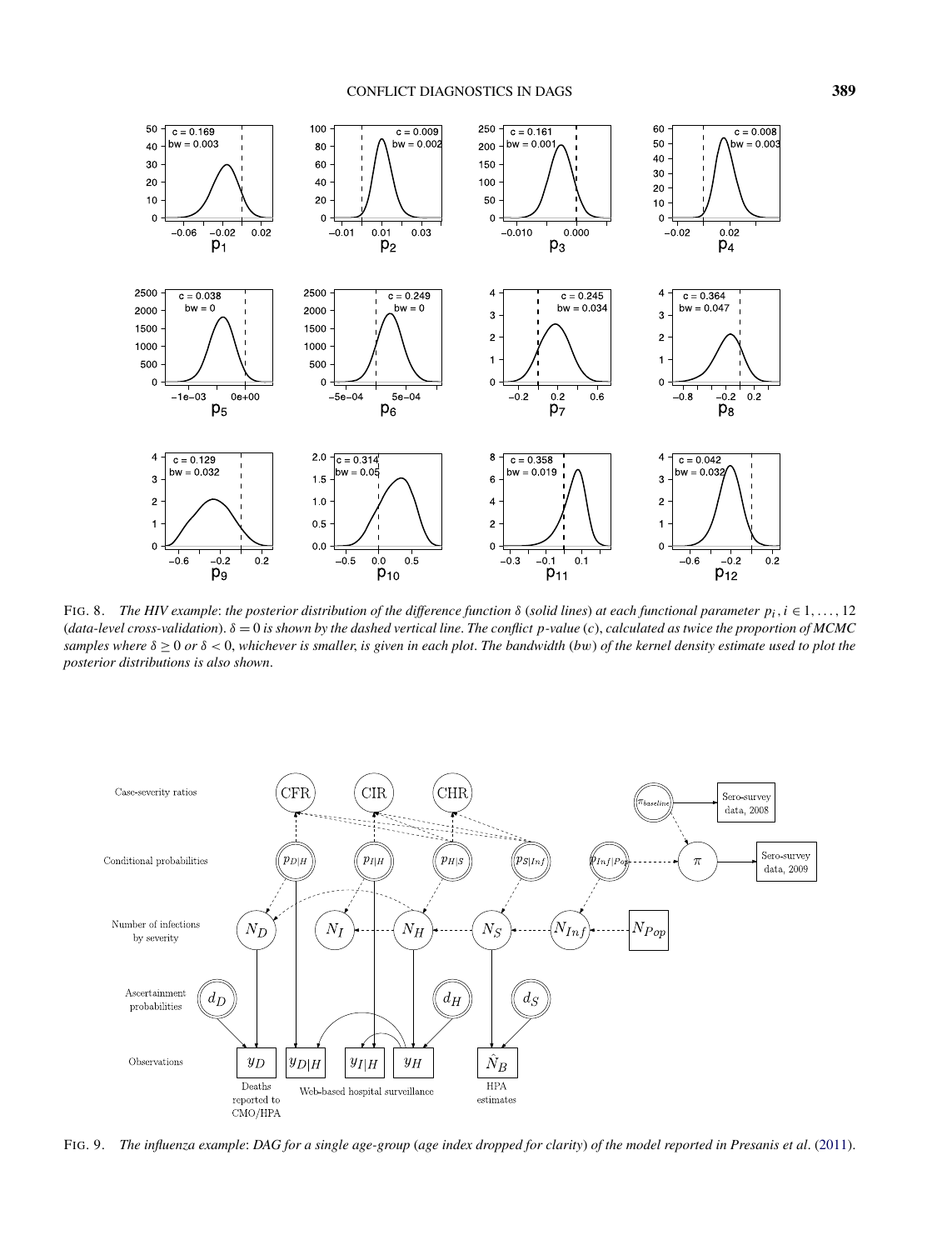<span id="page-14-0"></span>

FIG. 10. *The influenza example*: *the node split at NS* . *On the right is model* 2, *the "parent" model*. *On the left is model* 3, *the "child" model*. *The double-headed arrow represents the comparison between the two*.



FIG. 11. *The influenza example: the posterior distribution of the number symptomatic*  $N_S$  *on the log-scale, by age group and model. The bandwidth* (*bw*) *of the kernel density estimate used to plot the posterior distributions is shown in the top left of each plot*.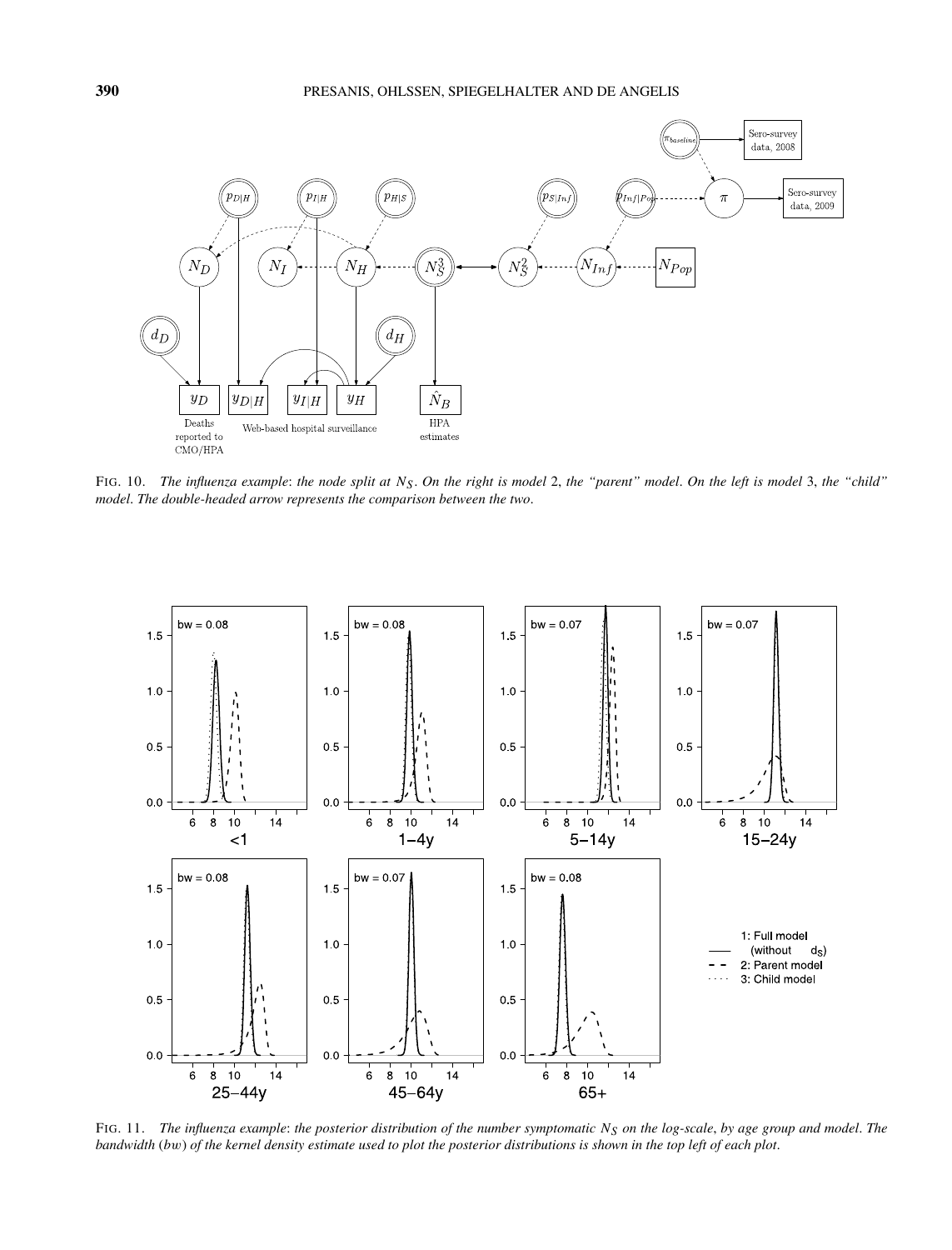<span id="page-15-0"></span>

FIG. 12. *The influenza example: the posterior distribution of the difference function*  $\delta = \log(N_S^2) - \log(N_S^3)$ . The vertical dashed line gives *δ* = 0. *The one-sided conflict p-value* (*c*), *calculated as the proportion of MCMC samples where δ <* 0, *is given in each plot*. *The bandwidth* (*bw*) *of the kernel density estimate used to plot the posterior distributions is also shown*.



FIG. 13. *The influenza example*: *one-* (*c*1) *and two-sided* (*c*2) *p-values for the* 65+ *age group*, *calculated using kernel density estimation with bandwidth bw. The two vertical dashed lines show where*  $\delta = 0$  *and the corresponding value*  $\delta = k = 4.44$ *, such that the density at* 0 *and at k is equal*, *lie in the posterior distribution of δ*.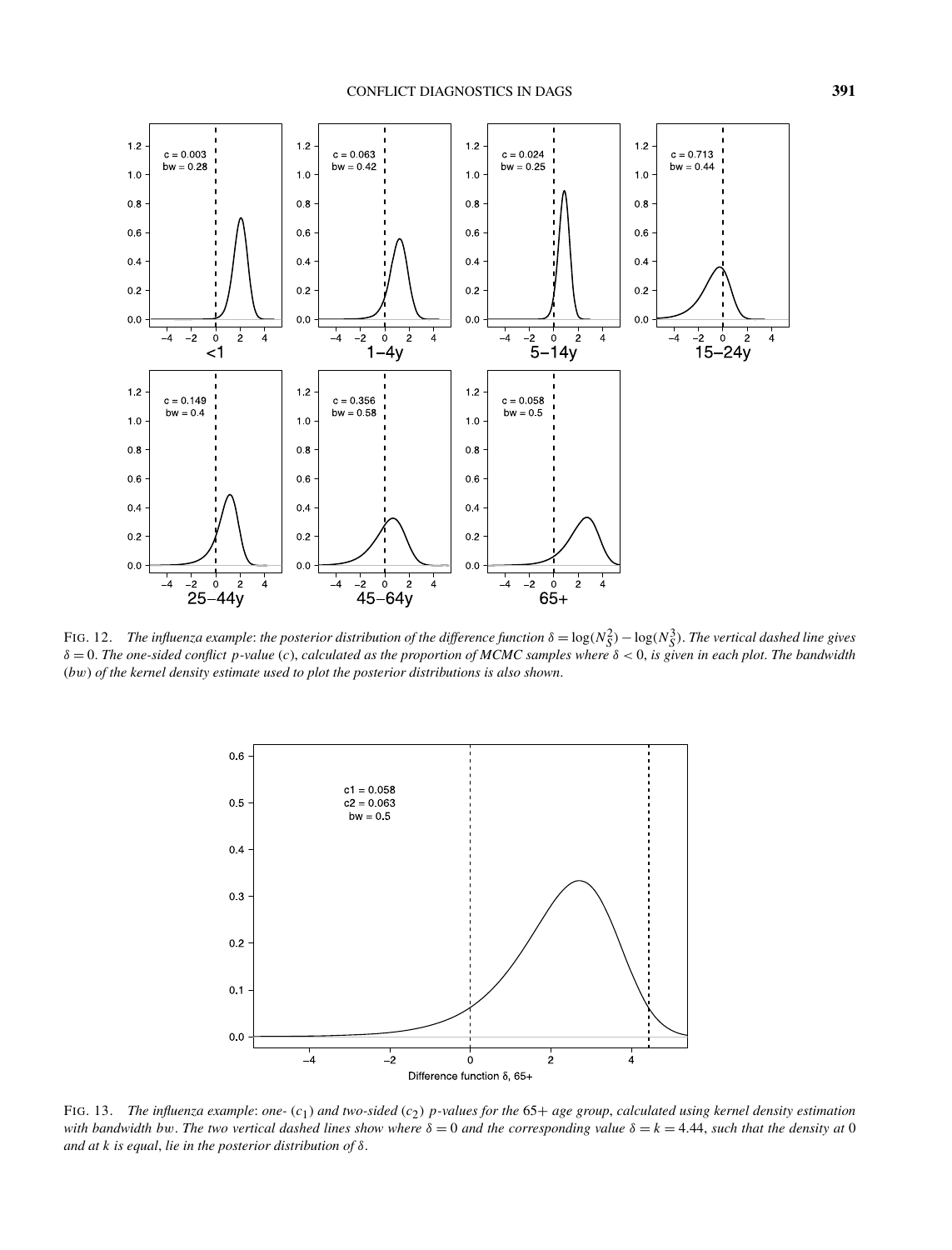<span id="page-16-0"></span>dient are given a bivariate normal prior, so that

(1)  
\n
$$
y_{ij} \sim N(\mu_{ij}, \sigma^2),
$$
\n
$$
\mu_{ij} = \phi_{i1} + \phi_{i2}t_j,
$$
\n
$$
\phi_i \sim \text{MVN}_2(\beta, \Omega),
$$

where  $\boldsymbol{\phi}_i = (\phi_{i1}, \phi_{i2})^T$  and  $\boldsymbol{\beta}, \boldsymbol{\Omega}, \sigma^2$  are given proper but very diffuse prior distributions:

$$
\beta \sim MVN_2\left(\begin{pmatrix}0\\0\end{pmatrix},\begin{pmatrix}10^{-6}&0\\0&10^{-6}\end{pmatrix}\right),
$$
  
\n
$$
\mathbf{W} \sim \text{Wishart}\left(\begin{pmatrix}200&0\\0&0.2\end{pmatrix},2\right),
$$
  
\n
$$
\mathbf{\Omega} = \mathbf{W}^{-1},
$$
  
\n
$$
\tau \sim \Gamma(10^{-3}, 10^{-3}),
$$
  
\n
$$
\sigma^2 = \tau^{-1}.
$$

We wish to examine the suitability of the bivariate random effects distribution for each rat, which in this case requires assessing a multivariate node-split, at the vector of parameters  $\phi_i$  (Figure 14). For each rat *i* (i.e., each cross-validation), in one partition, we fit a fixed effects model to the data  $y_i$  to estimate the nodes denoted  $\phi_i^{\text{lik}}$ , which are assigned independent (improper) Jeffreys' priors. In the other partition, we predict the nodes  $\phi_i^{\text{rep}}$  from the random effects model fitted to the data on the remaining rats, denoted by  $\mathbf{y}_{\setminus i}$ . As with the example from [Marshall and Spiegelhalter](#page-20-0) [\(2007\)](#page-20-0), to form a complete split in the DAG would require also splitting the variance parameter  $\sigma^2$ . Since our primary



FIG. 14. *The rats example*: *DAG showing the comparison of the* fixed effect model for rat  $i$   $(\phi_i^{\text{lik}})$  with the random effects prediction *from the remaining rats*  $(\phi_i^{\text{rep}})$ .

interest is in assessing the random effects distribution for  $\phi_i$  rather than for the rat-specific data  $y_i$ , and as a rat-specific variance  $\sigma_i^2$  may not be well identified from the data on one rat alone, we treat  $\sigma^2$  as a nuisance parameter. We therefore place a "cut" in the DAG to prevent feedback from rat *i*'s data to  $\sigma^2$ .

A multivariate difference function was defined for each rat *i*:  $\delta_i = \phi_i^{\text{rep}} - \phi_i^{\text{lik}}$  and MCMC samples from the posterior distribution of  $\delta$ <sup>*i*</sup> were obtained based on two chains of 20,000 iterations each, following a burnin of 20,000 iterations. Plots for each rat of the samples from the joint posterior distribution of  $\delta_i$  suggest that at least uni-modality and symmetry hold approximately, and possibly bivariate normality also (see, e.g., rat 9 in Figure [15\)](#page-17-0). We therefore calculate a conflict *p*value based on each of the first two suggestions in Section [3.2.3,](#page-8-0) shown in Figure [16.](#page-17-0) Both methods of defining the *p*-value give similar results and suggest that rat 9 is discrepant, with *p*-values of 0.003 and 0.006 for the  $\chi^2$ - and Mahalanobis-based methods, respectively. Figure [15](#page-17-0) shows the joint posterior distribution of *δ*9, with crosses denoting samples that are further away (in terms of Mahalanobis distance) from the posterior mean (the white star) than is the point *(*0*,* 0*)*.

A parallel literature exists on model diagnostics to identify unit-level outliers for classical multilevel models [\(Langford and Lewis,](#page-20-0) [1998\)](#page-20-0). The basic idea of this diagnostic is to add extra fixed effects or dummy variables for the unit under consideration and compare this model and the null by comparing the change in deviance between the two, evaluated at the maximum likelihood estimate, to a  $\chi_1^2$  distribution. For example, in the rats study, an extra fixed effect could be added for the slope and intercept of rat *i* and this model (the alternative) could be compared with the null model (1). [Ohlssen, Sharples and Spiegelhalter](#page-20-0) [\(2007\)](#page-20-0) show that this method is equivalent to the Bayesian cross-validatory mixed-predictive *p*-value of [Marshall](#page-20-0) [and Spiegelhalter](#page-20-0) [\(2007\)](#page-20-0) in balanced one-way random effects models with uniform priors.

## **5. DISCUSSION**

We have described a generic simulation-based technique that can be used as a diagnostic for conflicting information at any node(s) *θ* in a DAG, generalising the conflict *p*-value first proposed by [Marshall](#page-20-0) [and Spiegelhalter](#page-20-0) [\(2007\)](#page-20-0). We have presented a framework focussed on a conflict diagnostic that is both useful and straightforward to construct for complex, typically nonstandard, evidence synthesis models. We have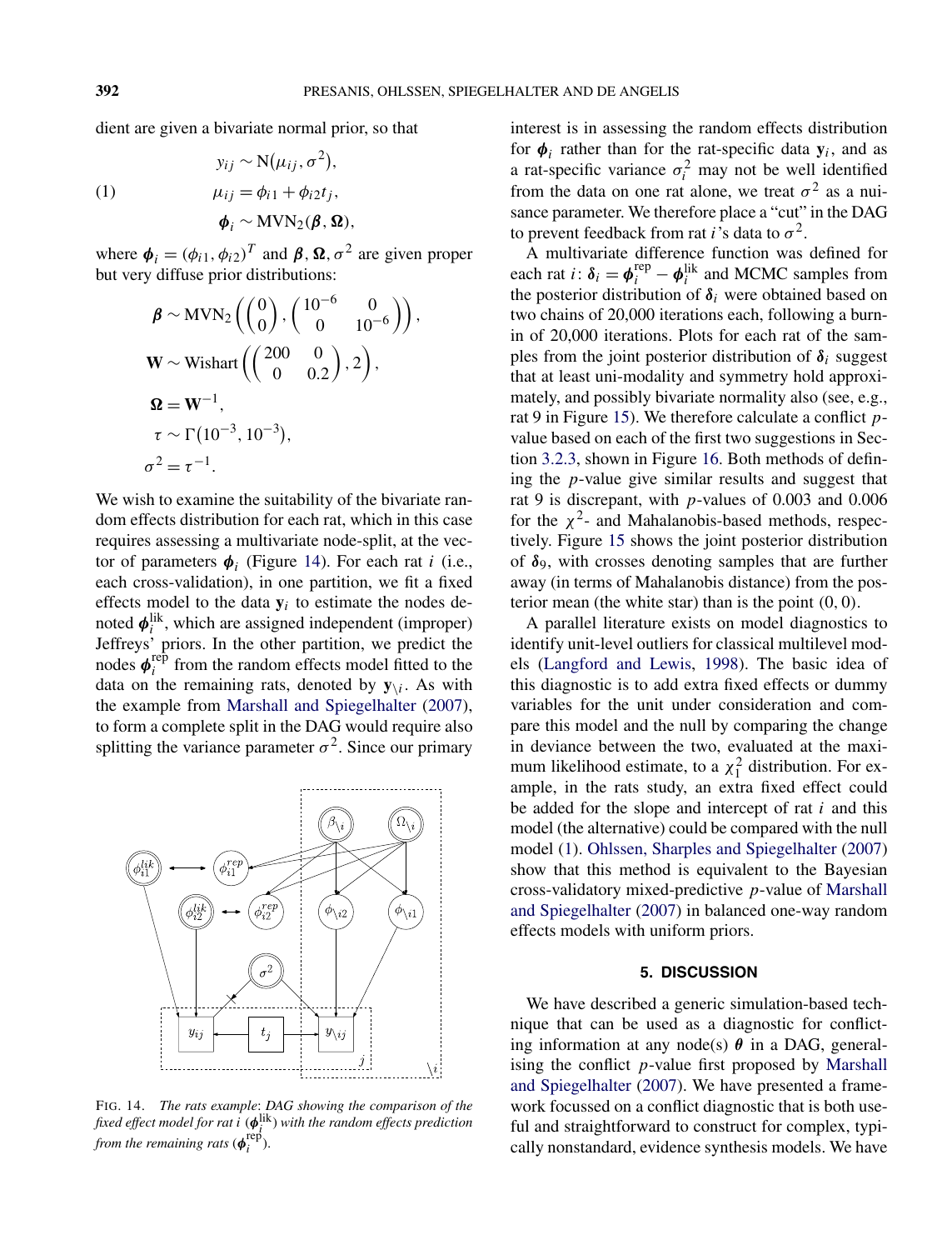<span id="page-17-0"></span>

FIG. 15. *The rats example*: *joint posterior distribution of δ*9. *Points more extreme than (*0*,* 0*)* (*i*.*e*., *further from the mean in terms of Mahalanobis distance and therefore lying in the tail of the distribution*) *are shown as crosses*. *The white star denotes the posterior mean*  $\mathbb{E}_p(\delta_9)$ .



FIG. 16. The rats example: on the x-axis,  $c_{\chi^2}$  is the p-value using the  $\chi^2$  approach; on the y-axis,  $c_{Mah}$  is the p-value using the Maha*lanobis approach*. *Rats* 9 *and* 25 *have p-values less than* 0.05.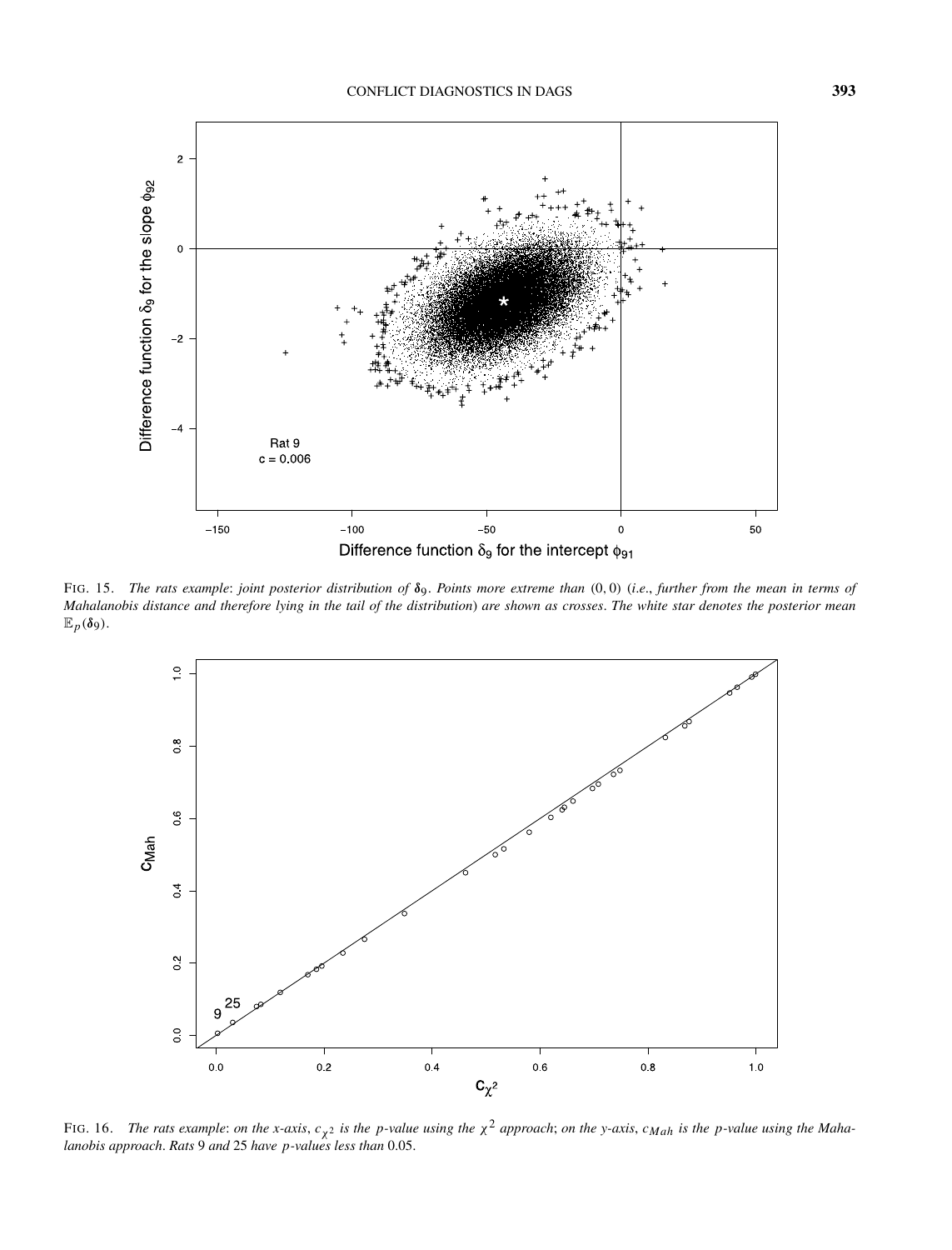given recommendations, via three substantive examples, for how to perform node-splits to assess different types of conflict. In particular, we have demonstrated different methods of handling multivariate node-splits, dependent on the context. If a "separator" parameter is not of primary interest, but a nuisance parameter, we suggest making use of the "cut" function in software such as OpenBUGS, to prevent information flow to the nuisance parameter from one partition. For multivariate "separator" nodes that are of importance, we recommend a hierarchy of options for defining a multivariate conflict *p*-value, dependent on the normality, uni-modality and symmetry or otherwise of the posterior distribution of the difference function. In focussing on nonstandard but realistic situations, our framework goes beyond that so far proposed in the literature [e.g., [Bayarri and Castellanos, 2007;](#page-19-0) [Gåsemyr and Natvig,](#page-20-0) [2009\]](#page-20-0).

There are still practical and theoretical considerations raised by the analysis of conflict that require further investigation. For large complex models, a systematic examination of every potential conflict at every node in a DAG may induce a large computational cost, since—as with cross-validation—every node-split requires a new model run. Furthermore, such a systematic conflict assessment would result in the multiple comparison problem. To address these issues, different approaches may be taken. In practice, approximations to full cross-validation as suggested by [Marshall](#page-20-0) [and Spiegelhalter](#page-20-0) [\(2007\)](#page-20-0) may be employed. Or it may be prudent to be selective about node-splits to examine, based on the context of the problem, as we were in the influenza example and to some extent in the HIV example. One strategy may be to employ a diagnostic such as comparison of posterior mean deviance to the number of data items [\(Dempster, 1997;](#page-20-0) [Spiegelhalter et al., 2002\)](#page-21-0) to detect lack of fit to particular items, which may then be an indicator of conflicting evidence [\(Ades and Cliffe, 2002;](#page-19-0) [Presanis et al.,](#page-20-0) [2008\)](#page-20-0). Then the choice of node-splits to examine may be guided by the locations in the DAG of lack of fit. However, the posterior mean deviance has its own limitations as a diagnostic [\(Presanis et al.,](#page-20-0) [2008\)](#page-20-0) and, indeed, conflicting evidence may not necessarily manifest as lack of fit. This was the case with the influenza example (results not shown), where instead an informative prior for the proportion of infections which were symptomatic was shifted in the posterior to an implausibly low range. If systematic conflict assessment is indeed an aim of the analyst, then the problem of multiple testing may be addressed by combining nodesplitting with methods for controlling the false discovery rate [FDR, [Benjamini and Hochberg, 1995;](#page-19-0) [Jones,](#page-20-0) [Ohlssen and Spiegelhalter, 2008\]](#page-20-0). A further complication is the possibility of correlated hypothesis tests, since the different node-splits assessed may have nodes in common with each other. FDR methods do extend to correlated tests [\(Benjamini and Yekutieli,](#page-19-0) [2001\)](#page-19-0), but such methods may have an impact on the power to detect conflict or identify the network of nodes in a DAG that are conflicting [\(Hothorn, Bretz and Westfall,](#page-20-0) [2008;](#page-20-0) [Bretz, Hothorn and Westfall, 2011\)](#page-19-0). A possibility for further investigation is to account for correlation through the general framework for multiple comparisons of [Hothorn, Bretz and Westfall](#page-20-0) [\(2008\)](#page-20-0), [Bretz,](#page-19-0) [Hothorn and Westfall](#page-19-0) [\(2011\)](#page-19-0), although this requires asymptotic multivariate normality.

In models where flat improper priors are employed and the likelihood dominates the prior, the posterior will be approximately normal, so that the conditions of the framework of [Gåsemyr and Natvig](#page-20-0) [\(2009\)](#page-20-0) hold, and the conflict *p*-values will therefore be uniformly distributed under the null hypothesis that  $\theta_a = \theta_b$ . However, in practice, analysts modelling complex phenomena rarely use improper priors, perhaps instead using either (i) proper priors with very large variances; or (ii) informative priors to represent previous knowledge or to ensure identifiability. In case (i), approximate normality of the posterior difference function *δ* will again ensure the *p*-values are uniform under the null, though sensitivity analyses should be employed to check the prior is dominated by the likelihood. Furthermore, our recommendation of the use of Jeffreys' priors for appropriate transformations of  $\theta_b$  should, we hope, result in a posterior difference function that is at least approximately (multivariate) normal. Sensitivity analysis may again be employed to assess our choice of reference prior (Jeffreys' or some other uniform prior) and transformation function  $h(\cdot)$  for the split node. In case (ii), where informative priors are assigned to nodes other than  $\theta_b$ , the posterior distribution of  $\theta_a$  and hence the difference function *δ* are not guaranteed to be even approximately normal. This potential nonnormality may be exacerbated by small sample sizes, as was the case in our influenza example, where in some age groups the posterior difference function was somewhat skewed. Our suggestion is to then use kernel density estimation to obtain a conflict *p*-value, though clearly more work would be required to understand the distribution of such a *p*-value. Kernel density estimation also raises its own questions of how to choose a kernel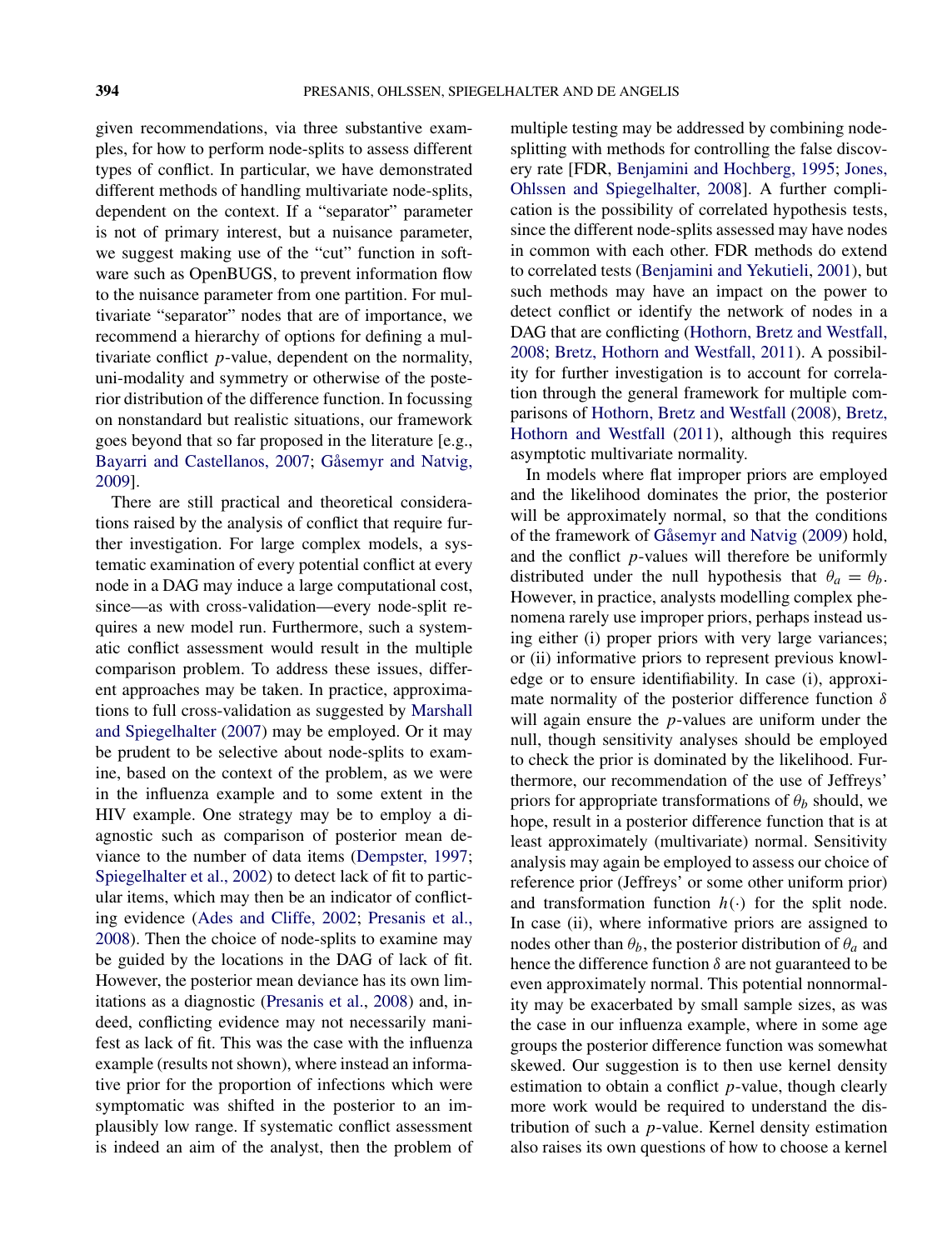<span id="page-19-0"></span>and a bandwidth with which to smooth, suggesting the need for sensitivity analyses to these choices. Kernel density estimation is also computationally demanding, particularly for multivariate surfaces, and may result in *p*-values that are not invariant to transformation. More generally, a conflict measure defined as the probability that a density function is smaller than a given threshold is preferable in cases where the distribution of *δ* is not symmetric and unimodal, since it would identify regions of surprise not only in the tails, but also in shallow anti-modes. However, the question of how to obtain such a *p*-value, that is also invariant to transformation, requires further investigation [\(Evans and Jang,](#page-20-0) [2010\)](#page-20-0).

Our case studies in assessing conflict have demonstrated the great importance of visualisation, with plots of, for example, the posterior difference function or the posterior distributions corresponding to different partitions of a DAG adding to our understanding of what and where conflict is occurring. The influence of different partitions of evidence on estimation can also be visualised from such plots. It is important to note that node-splitting is a diagnostic, one step in the inferencecriticism cycle and a pointer to where in a DAG further analysis is required. The next step is to understand, within the context of the specific problems under analysis, the reasons for the inconsistencies, and therefore to resolve the conflict. There are many possibilities for accommodating conflict, including: the exclusion of sources of evidence; the addition of extra variation to account for potential bias (e.g., Andrade and O'Hagan, 2006; [Evans and Jang, 2011\)](#page-20-0); and model elaboration to explicitly model biases or account for unexplained heterogeneity (e.g., [DuMouchel and Harris, 1983;](#page-20-0) [Lu](#page-20-0) [and Ades, 2006;](#page-20-0) [Greenland, 2009;](#page-20-0) [Presanis et al., 2008;](#page-20-0) [Welton et al., 2009;](#page-21-0) [Turner et al., 2009;](#page-21-0) [Higgins et al.,](#page-20-0) [2012;](#page-20-0) [White et al., 2012\)](#page-21-0). Any such model development will then lead to the next iteration of inference and criticism, in the spirit of Box (1980) and [O'Hagan](#page-20-0) [\(2003\)](#page-20-0). Clearly, also, in any Bayesian analysis, sensitivity analyses, both to prior distributions, whether vague or informative, and in the case of evidence synthesis, to the sources of information included, are an important part of the model criticism process.

#### **ACKNOWLEDGEMENTS**

This work was supported by the Medical Research Council [Unit Programme Numbers U105260566 and U105260557]. We thank the Health Protection Agency for providing the data for the influenza example and Richard Pebody, in particular, for useful discussions about the detected conflict. We are also grateful to the participants of the workshop "Explaining the results of a complex probabilistic modelling exercise: conflict, consistency and sensitivity analysis", sponsored by the Medical Research Council Population Health Sciences Research Network, in Cambridge in 2006, for many useful discussions. We acknowledge also the constructive comments of two referees, that led to an improved manuscript.

#### REFERENCES

- ADES, A. E. and CLIFFE, S. (2002). Markov chain Monte Carlo estimation of a multiparameter decision model: Consistency of evidence and the accurate assessment of uncertainty. *Medical Decision Making* **22** 359–371.
- ADES, A. E. and SUTTON, A. J. (2006). Multiparameter evidence synthesis in epidemiology and medical decision-making: Current approaches. *J*. *Roy*. *Statist*. *Soc*. *Ser*. *A* **169** 5–35. [MR2222010](http://www.ams.org/mathscinet-getitem?mr=2222010)
- ANDRADE, J. A. A. and O'HAGAN, A. (2006). Bayesian robustness modeling using regularly varying distributions. *Bayesian Anal*. **1** 169–188. [MR2227369](http://www.ams.org/mathscinet-getitem?mr=2227369)
- BAYARRI, M. J. and BERGER, J. O. (1999). Quantifying surprise in the data and model verification. In *Bayesian Statistics*,6(*Alcoceber*, 1998) (J. M. Bernardo, J. O. Berger, A. P. Dawid and A. F. M. Smith, eds.) 53–82. Oxford Univ. Press, New York. [MR1723493](http://www.ams.org/mathscinet-getitem?mr=1723493)
- BAYARRI, M. J. and BERGER, J. O. (2000). *p* values for composite null models. *J*. *Amer*. *Statist*. *Assoc*. **95** 1127–1142, 1157– 1170. [MR1804239](http://www.ams.org/mathscinet-getitem?mr=1804239)
- BAYARRI, M. J. and CASTELLANOS, M. E. (2007). Bayesian checking of the second levels of hierarchical models. *Statist*. *Sci*. **22** 322–343. [MR2416808](http://www.ams.org/mathscinet-getitem?mr=2416808)
- BENJAMINI, Y. and HOCHBERG, Y. (1995). Controlling the false discovery rate: A practical and powerful approach to multiple testing. *J*. *R*. *Stat*. *Soc*. *Ser*. *B Stat*. *Methodol*. **57** 289–300. [MR1325392](http://www.ams.org/mathscinet-getitem?mr=1325392)
- BENJAMINI, Y. and YEKUTIELI, D. (2001). The control of the false discovery rate in multiple testing under dependency. *Ann*. *Statist*. **29** 1165–1188. [MR1869245](http://www.ams.org/mathscinet-getitem?mr=1869245)
- BIRRELL, P. J., KETSETZIS, G., GAY, N. J., COOPER, B. S., PRESANIS, A. M., HARRIS, R. J., CHARLETT, A., ZHANG, X.-S., WHITE, P. J., PEBODY, R. G. and DE AN-GELIS, D. (2011). Bayesian modeling to unmask and predict influenza A/H1N1pdm dynamics in London. *Proc*. *Natl*. *Acad*. *Sci*. *USA* **108** 18238–18243.
- BOUSQUET, N. (2008). Diagnostics of prior-data agreement in applied Bayesian analysis. *J*. *Appl*. *Stat*. **35** 1011–1029. [MR2522125](http://www.ams.org/mathscinet-getitem?mr=2522125)
- BOX, G. E. P. (1980). Sampling and Bayes' inference in scientific modelling and robustness (with discussion). *J*. *Roy*. *Statist*. *Soc*. *Ser*. *A* **143** 383–430. [MR0603745](http://www.ams.org/mathscinet-getitem?mr=0603745)
- BOX, G. E. P. and TIAO, G. C. (1992). *Bayesian Inference in Statistical Analysis*. Wiley, New York.
- BRETZ, F., HOTHORN, T. and WESTFALL, P. (2011). *Multiple Comparisons Using R*, 1st ed. Chapman & Hall/CRC, London.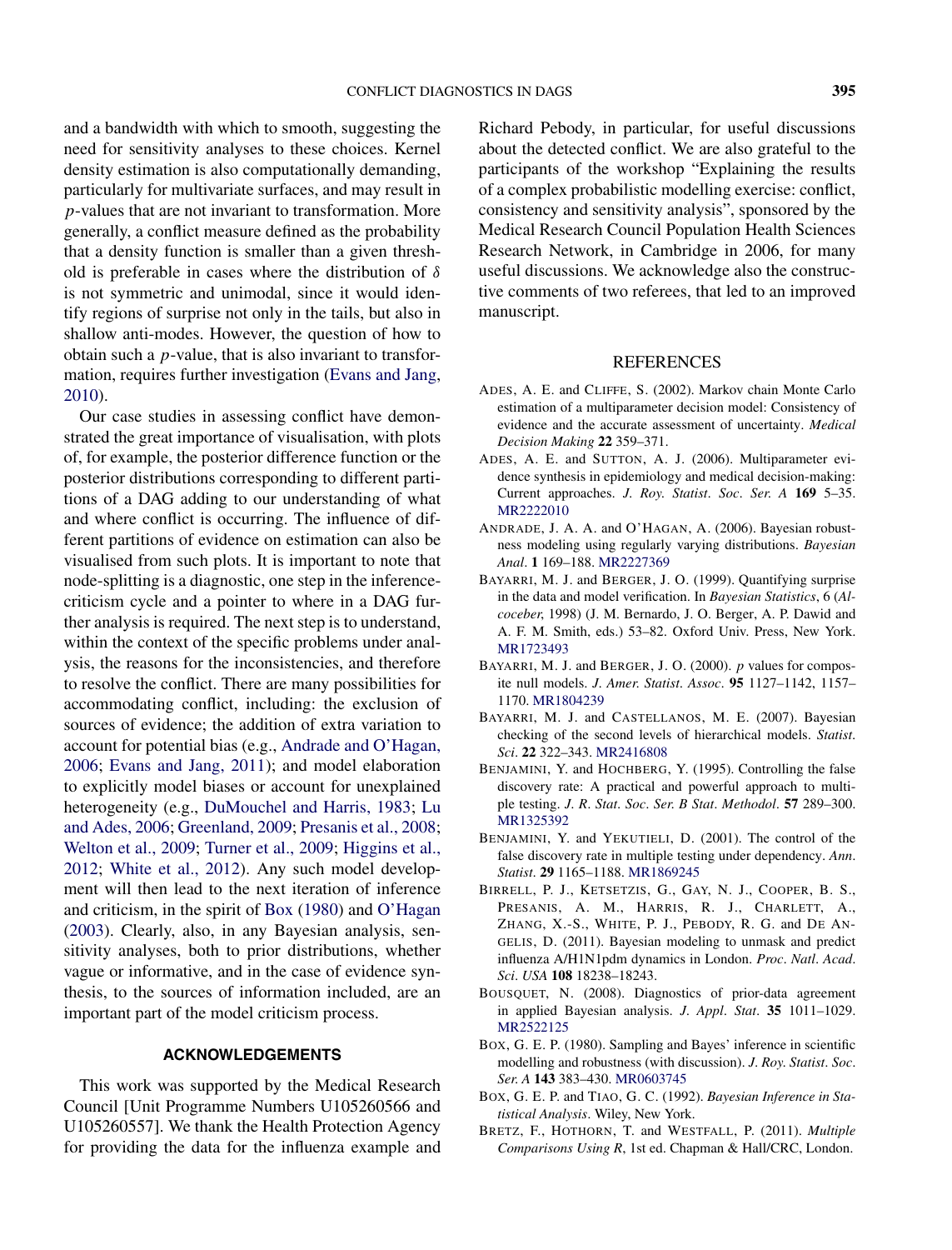- <span id="page-20-0"></span>CLARK, J. S., BELL, D., CHU, C., COURBAUD, B., DI-ETZE, M., HERSH, M., HILLERISLAMBERS, J., IBÁÑEZ, I., LADEAU, S., MCMAHON, S., METCALF, J., MOHAN, J., MORAN, E., PANGLE, L., PEARSON, S., SALK, C., SHEN, Z., VALLE, D. and WYCKOFF, P. (2010). High-dimensional coexistence based on individual variation: A synthesis of evidence. *Ecological Monographs* **80** 569–608.
- COWELL, R. G., DAWID, A. P., LAURITZEN, S. L. and SPIEGEL-HALTER, D. J. (1999). *Probabilistic Networks and Expert Systems*. Springer, New York. [MR1697175](http://www.ams.org/mathscinet-getitem?mr=1697175)
- DAHL, F. A., GÅSEMYR, J. and NATVIG, B. (2007). A robust conflict measure of inconsistencies in Bayesian hierarchical models. *Scand*. *J*. *Stat*. **34** 816–828. [MR2396940](http://www.ams.org/mathscinet-getitem?mr=2396940)
- DAWID, A. P. (1984). Present position and potential developments: Some personal views: Statistical theory: The prequential approach. *J*. *Roy*. *Statist*. *Soc*. *Ser*. *A* **147** 278–292.
- DEMPSTER, A. P. (1997). The direct use of likelihood for significance testing. *Statist*. *Comput*. **7** 247–252.
- DIAS, S., WELTON, N. J., CALDWELL, D. M. and ADES, A. E. (2010). Checking consistency in mixed treatment comparison meta-analysis. *Stat*. *Med*. **29** 932–944. [MR2752057](http://www.ams.org/mathscinet-getitem?mr=2752057)
- DUMOUCHEL, W. H. and HARRIS, J. E. (1983). Bayes methods for combining the results of cancer studies in humans and other species. *J*. *Amer*. *Statist*. *Assoc*. **78** 293–315. [MR0711105](http://www.ams.org/mathscinet-getitem?mr=0711105)
- EVANS, M. (1997). Bayesian inference procedures derived via the concept of relative surprise. *Comm*. *Statist*. *Theory Methods* **26** 1125–1143. [MR1450226](http://www.ams.org/mathscinet-getitem?mr=1450226)
- EVANS, M. and JANG, G. H. (2010). Invariant *P* -values for model checking. *Ann*. *Statist*. **38** 512–525. [MR2589329](http://www.ams.org/mathscinet-getitem?mr=2589329)
- EVANS, M. and JANG, G. H. (2011). Weak informativity and the information in one prior relative to another. *Statist*. *Sci*. **26** 423– 439. [MR2917964](http://www.ams.org/mathscinet-getitem?mr=2917964)
- EVANS, M. and MOSHONOV, H. (2006). Checking for prior-data conflict. *Bayesian Anal*. **1** 893–914 (electronic). [MR2282210](http://www.ams.org/mathscinet-getitem?mr=2282210)
- EVANS, M. and MOSHONOV, H. (2007). Checking for prior-data conflict with hierarchically specified priors. In *Bayesian Statistics and Its Applications* (A. K. Upadhyay, U. Singh and D. Dey, eds.) 145–159. Anamaya Publishers, New Delhi.
- GÅSEMYR, J. and NATVIG, B. (2009). Extensions of a conflict measure of inconsistencies in Bayesian hierarchical models. *Scand*. *J*. *Stat*. **36** 822–838. [MR2573310](http://www.ams.org/mathscinet-getitem?mr=2573310)
- GAMERMAN, D. and LOPES, H. F. (2006). *Markov Chain Monte Carlo*: *Stochastic Simulation for Bayesian Inference*, 2nd ed. Chapman & Hall/CRC, Boca Raton, FL. [MR2260716](http://www.ams.org/mathscinet-getitem?mr=2260716)
- GELFAND, A. E., HILLS, S. E., RACINE-POON, A. and SMITH, A. F. M. (1990). Illustration of Bayesian inference in normal data models using Gibbs sampling. *J*. *Amer*. *Statist*. *Assoc*. **85** 972–985.
- GELMAN, A., MENG, X.-L. and STERN, H. (1996). Posterior predictive assessment of model fitness via realized discrepancies. *Statist*. *Sinica* **6** 733–807. [MR1422404](http://www.ams.org/mathscinet-getitem?mr=1422404)
- GELMAN, A., CARLIN, J. B., STERN, H. S. and RUBIN, D. B. (2003). *Bayesian Data Analysis*, 2nd ed. Chapman & Hall/CRC, London.
- GNEITING, T. and RAFTERY, A. E. (2007). Strictly proper scoring rules, prediction, and estimation. *J*. *Amer*. *Statist*. *Assoc*. **102** 359–378. [MR2345548](http://www.ams.org/mathscinet-getitem?mr=2345548)
- GREENLAND, S. (2009). Relaxation penalties and priors for plausible modeling of nonidentified bias sources. *Statist*. *Sci*. **24** 195–210. [MR2655849](http://www.ams.org/mathscinet-getitem?mr=2655849)
- HENDERSON, D. A., BOYS, R. J. and WILKINSON, D. J. (2010). Bayesian calibration of a stochastic kinetic computer model using multiple data sources. *Biometrics* **66** 249–256. [MR2756712](http://www.ams.org/mathscinet-getitem?mr=2756712)
- HIGGINS, J. P. T., JACKSON, D., BARRETT, J. K., LU, G., ADES, A. E. and WHITE, I. R. (2012). Consistency and inconsistency in network meta-analysis: Concepts and models for multi-arm studies. *Research Synthesis Methods* **3** 98–110.
- HJORT, N. L., DAHL, F. A. and STEINBAKK, G. H. (2006). Postprocessing posterior predictive *p*-values. *J*. *Amer*. *Statist*. *Assoc*. **101** 1157–1174. [MR2324154](http://www.ams.org/mathscinet-getitem?mr=2324154)
- HOTHORN, T., BRETZ, F. and WESTFALL, P. (2008). Simultaneous inference in general parametric models. *Biom*. *J*. **50** 346– 363. [MR2521547](http://www.ams.org/mathscinet-getitem?mr=2521547)
- JACKSON, C., RICHARDSON, S. and BEST, N. (2008). Studying place effects on health by synthesising individual and area-level outcomes. *Social Science & Medicine* **67** 1995–2006.
- JACKSON, D., WHITE, I. R. and CARPENTER, J. (2012). Identifying influential observations in Bayesian models by using Markov chain Monte Carlo. *Stat*. *Med*. **31** 1238–1248. [MR2925692](http://www.ams.org/mathscinet-getitem?mr=2925692)
- JOHNSON, V. E. (2007). Bayesian model assessment using pivotal quantities. *Bayesian Anal*. **2** 719–733. [MR2361972](http://www.ams.org/mathscinet-getitem?mr=2361972)
- JONES, H. E., OHLSSEN, D. I. and SPIEGELHALTER, D. J. (2008). Use of the false discovery rate when comparing multiple health care providers. *J*. *Clin*. *Epidemiol*. **61** 232–240.
- KASS, R. E. (1990). Data-translated likelihood and Jeffreys's rules. *Biometrika* **77** 107–114. [MR1049412](http://www.ams.org/mathscinet-getitem?mr=1049412)
- LANGFORD, I. H. and LEWIS, T. (1998). Outliers in multilevel data. *J*. *Roy*. *Statist*. *Soc*. *Ser*. *A* **161** 121–160.
- LAURITZEN, S. L. (1996). *Graphical Models*. *Oxford Statistical Science Series* **17**. Oxford Univ. Press, New York. [MR1419991](http://www.ams.org/mathscinet-getitem?mr=1419991)
- LU, G. and ADES, A. E. (2006). Assessing evidence inconsistency in mixed treatment comparisons. *J*. *Amer*. *Statist*. *Assoc*. **101** 447–459. [MR2256166](http://www.ams.org/mathscinet-getitem?mr=2256166)
- LUNN, D., SPIEGELHALTER, D., THOMAS, A. and BEST, N. (2009). The BUGS project: Evolution, critique and future directions. *Stat*. *Med*. **28** 3049–3067. [MR2750401](http://www.ams.org/mathscinet-getitem?mr=2750401)
- MARSHALL, E. C. and SPIEGELHALTER, D. J. (2007). Identifying outliers in Bayesian hierarchical models: A simulationbased approach. *Bayesian Anal*. **2** 409–444. [MR2312289](http://www.ams.org/mathscinet-getitem?mr=2312289)
- O'HAGAN, A. (2003). HSSS model criticism (with discussion). In *Highly Structured Stochastic Systems*, 1st ed. (P. J. Green, N. L. Hjort and S. Richardson, eds.). Oxford Univ. Press, New York.
- OHLSSEN, D. I., SHARPLES, L. D. and SPIEGELHALTER, D. J. (2007). A hierarchical modelling framework for identifying unusual performance in health care providers. *J*. *Roy*. *Statist*. *Soc*. *Ser*. *A* **170** 865–890. [MR2408982](http://www.ams.org/mathscinet-getitem?mr=2408982)
- PRESANIS, A. M., DE ANGELIS, D., SPIEGELHALTER, D. J., SEAMAN, S., GOUBAR, A. and ADES, A. E. (2008). Conflicting evidence in a Bayesian synthesis of surveillance data to estimate human immunodeficiency virus prevalence. *J*. *Roy*. *Statist*. *Soc*. *Ser*. *A* **171** 915–937. [MR2530293](http://www.ams.org/mathscinet-getitem?mr=2530293)
- PRESANIS, A. M., PEBODY, R. G., PATERSON, B. J., TOM, B. D. M., BIRRELL, P. J., CHARLETT, A., LIP-SITCH, M. and DE ANGELIS, D. (2011). Changes in severity of 2009 pandemic A/H1N1 influenza in England: A Bayesian evidence synthesis. *BMJ* **343** d5408+.
- R DEVELOPMENT CORE TEAM. (2005). *R: A Language and Environment for Statistical Computing*. Vienna, Austria.